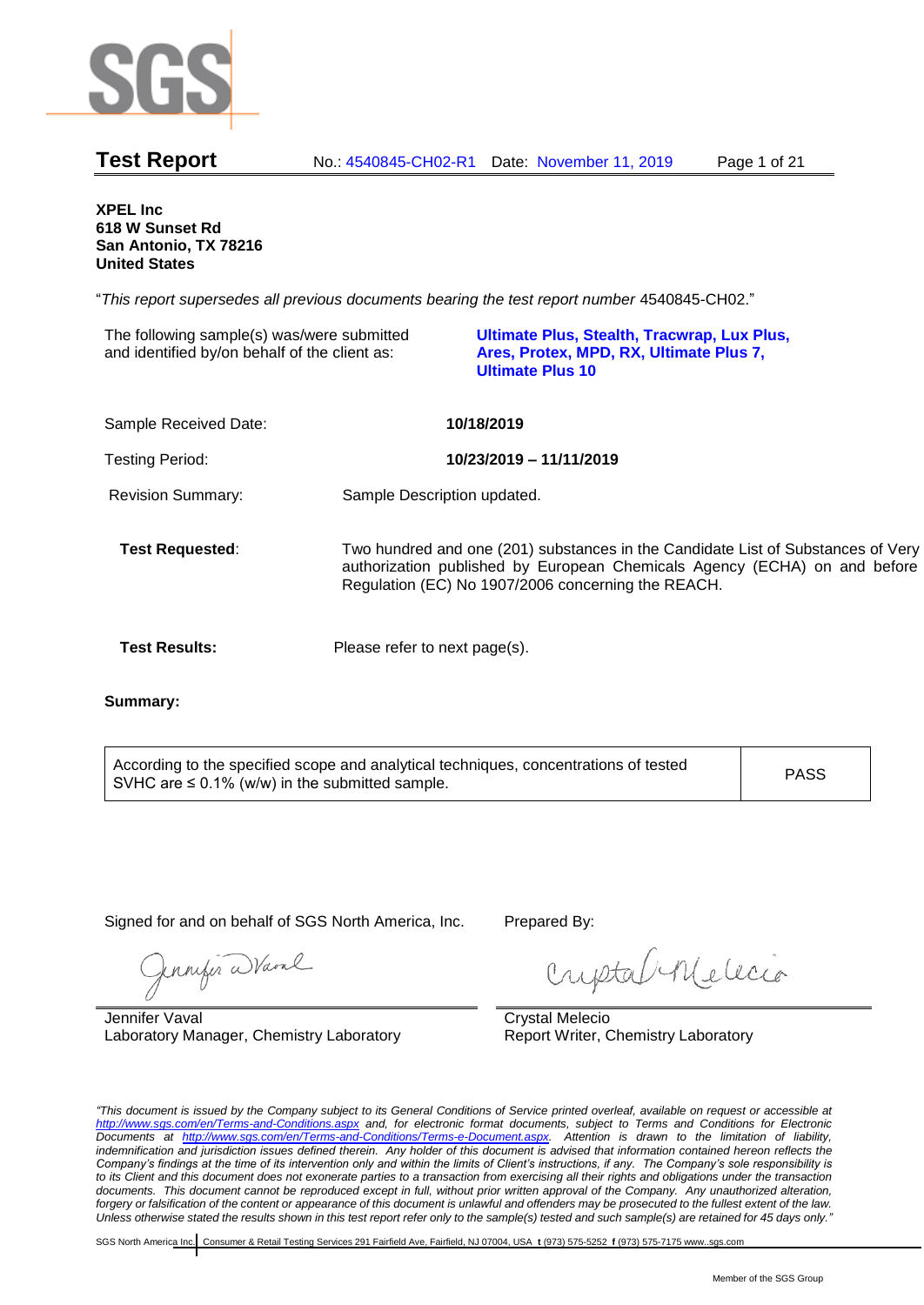

**Test Report** No.: 4540845-CH02-R1 Date: November 11, 2019 Page 2 of 21

# **Remark:**

- 1. The chemical analysis of specified SVHC is performed by means of currently available analytical techniques against the following SVHC related documents published by ECHA:
	- <http://echa.europa.eu/web/guest/candidate-list-table> (Candidate list)

These lists are under evaluation by ECHA and may subject to change in the future.

- 2. Test results in this report are based on the tested sample(s).
- 3. In accordance with Regulation (EC) No 1907/2006, any EU producer or importer of articles shall notify ECHA, in accordance with paragraph 4 of Article 7, if a substance meets the criteria in Article 57 and is identified in accordance with Article 59(1) of the Regulation, if (a) the substance in the Candidate List is present in those articles in quantities totaling over one tonne per producer or importer per year; and (b) the substance in the Candidate List is present in those articles above a concentration of 0.1% weight by weight (w/w).
- 4. Article 33 of Regulation (EC) No 1907/2006 requires supplier of an article containing a substance meeting the criteria in Article 57 and identified in accordance with Article 59(1) in a concentration above 0.1% weight by weight (w/w) shall provide the recipient of the article with sufficient information, available to the supplier, to allow safe use of the article including, as a minimum, the name of that substance in the Candidate List.
- 5. If a SVHC is found over 0.1% (w/w), client is suggested to identify the component which contains the SVHC and the exact concentration of the SVHC by requesting further quantitative analysis from the laboratory.

*"This document is issued by the Company subject to its General Conditions of Service printed overleaf, available on request or accessible at <http://www.sgs.com/en/Terms-and-Conditions.aspx> and, for electronic format documents, subject to Terms and Conditions for Electronic Documents at [http://www.sgs.com/en/Terms-and-Conditions/Terms-e-Document.aspx.](http://www.sgs.com/en/Terms-and-Conditions/Terms-e-Document.aspx) Attention is drawn to the limitation of liability, indemnification and jurisdiction issues defined therein. Any holder of this document is advised that information contained hereon reflects the Company's findings at the time of its intervention only and within the limits of Client's instructions, if any. The Company's sole responsibility is to its Client and this document does not exonerate parties to a transaction from exercising all their rights and obligations under the transaction documents. This document cannot be reproduced except in full, without prior written approval of the Company. Any unauthorized alteration, forgery or falsification of the content or appearance of this document is unlawful and offenders may be prosecuted to the fullest extent of the law. Unless otherwise stated the results shown in this test report refer only to the sample(s) tested and such sample(s) are retained for 45 days only."*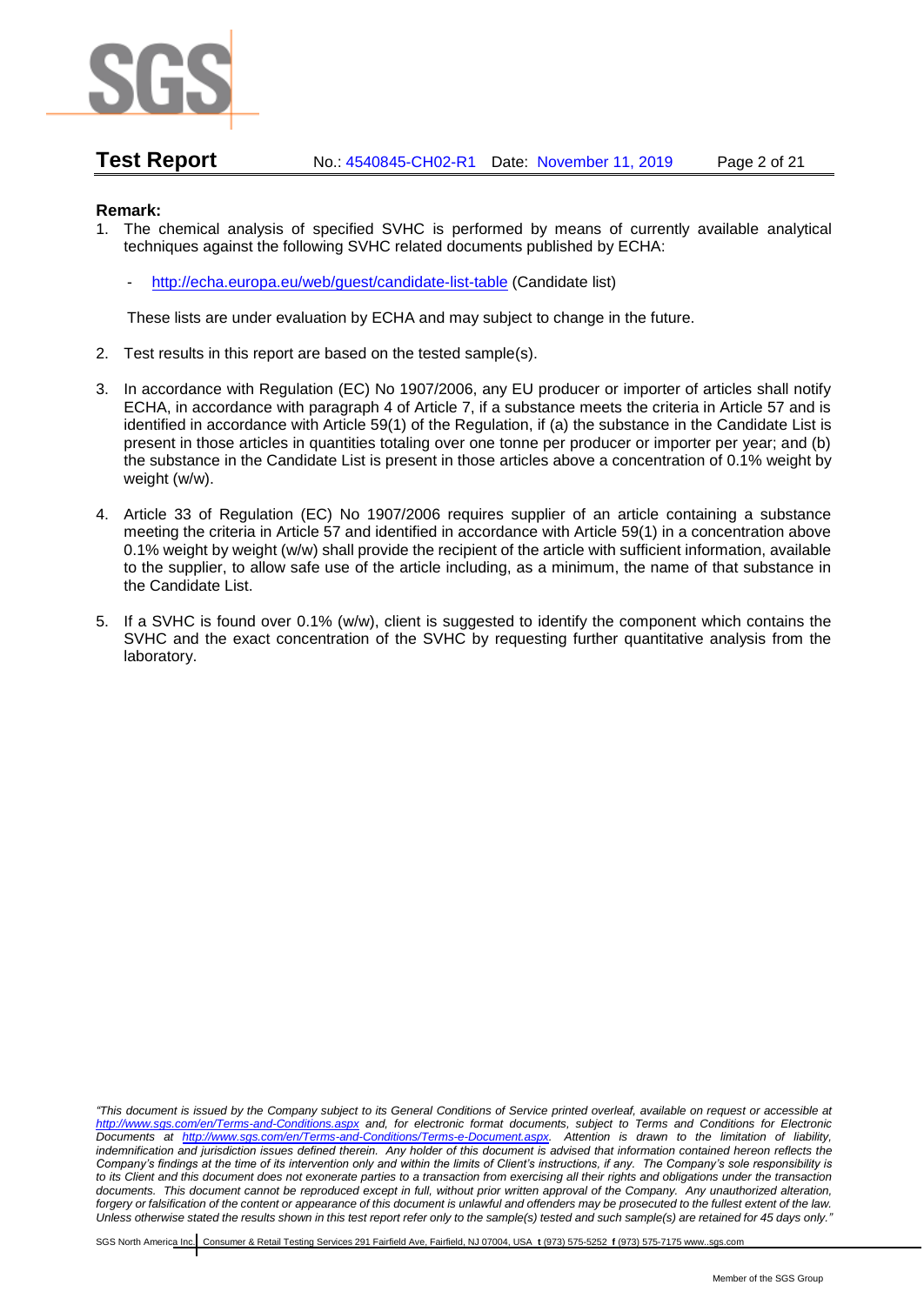

# **Test Sample:**

Sample Description:

| Sample No. | <b>Material Type</b> | <b>Description</b> |
|------------|----------------------|--------------------|
|            | OМ                   | TPU Films          |

Material group references:

| <b>OM</b>  | ÷ | Organic matter (natural and synthetic fabric, wood, paper and leather) |
|------------|---|------------------------------------------------------------------------|
| P          | ÷ | Polymer and Elastomer (PVC, PET, ABS, etc.)                            |
| м          | ÷ | Metals (alloy, stainless steel, aluminum, brass)                       |
| G/C        | ٠ | Glass and Ceramic                                                      |
| S/M        | ÷ | Substance or Mixture (desiccant, ink, chemical etc.)                   |
| <b>PCB</b> | ٠ | Printed circuit board                                                  |
| B          | ٠ | Battery                                                                |

*"This document is issued by the Company subject to its General Conditions of Service printed overleaf, available on request or accessible at <http://www.sgs.com/en/Terms-and-Conditions.aspx> and, for electronic format documents, subject to Terms and Conditions for Electronic Documents at [http://www.sgs.com/en/Terms-and-Conditions/Terms-e-Document.aspx.](http://www.sgs.com/en/Terms-and-Conditions/Terms-e-Document.aspx) Attention is drawn to the limitation of liability,*  indemnification and jurisdiction issues defined therein. Any holder of this document is advised that information contained hereon reflects the *Company's findings at the time of its intervention only and within the limits of Client's instructions, if any. The Company's sole responsibility is to its Client and this document does not exonerate parties to a transaction from exercising all their rights and obligations under the transaction documents. This document cannot be reproduced except in full, without prior written approval of the Company. Any unauthorized alteration, forgery or falsification of the content or appearance of this document is unlawful and offenders may be prosecuted to the fullest extent of the law. Unless otherwise stated the results shown in this test report refer only to the sample(s) tested and such sample(s) are retained for 45 days only."*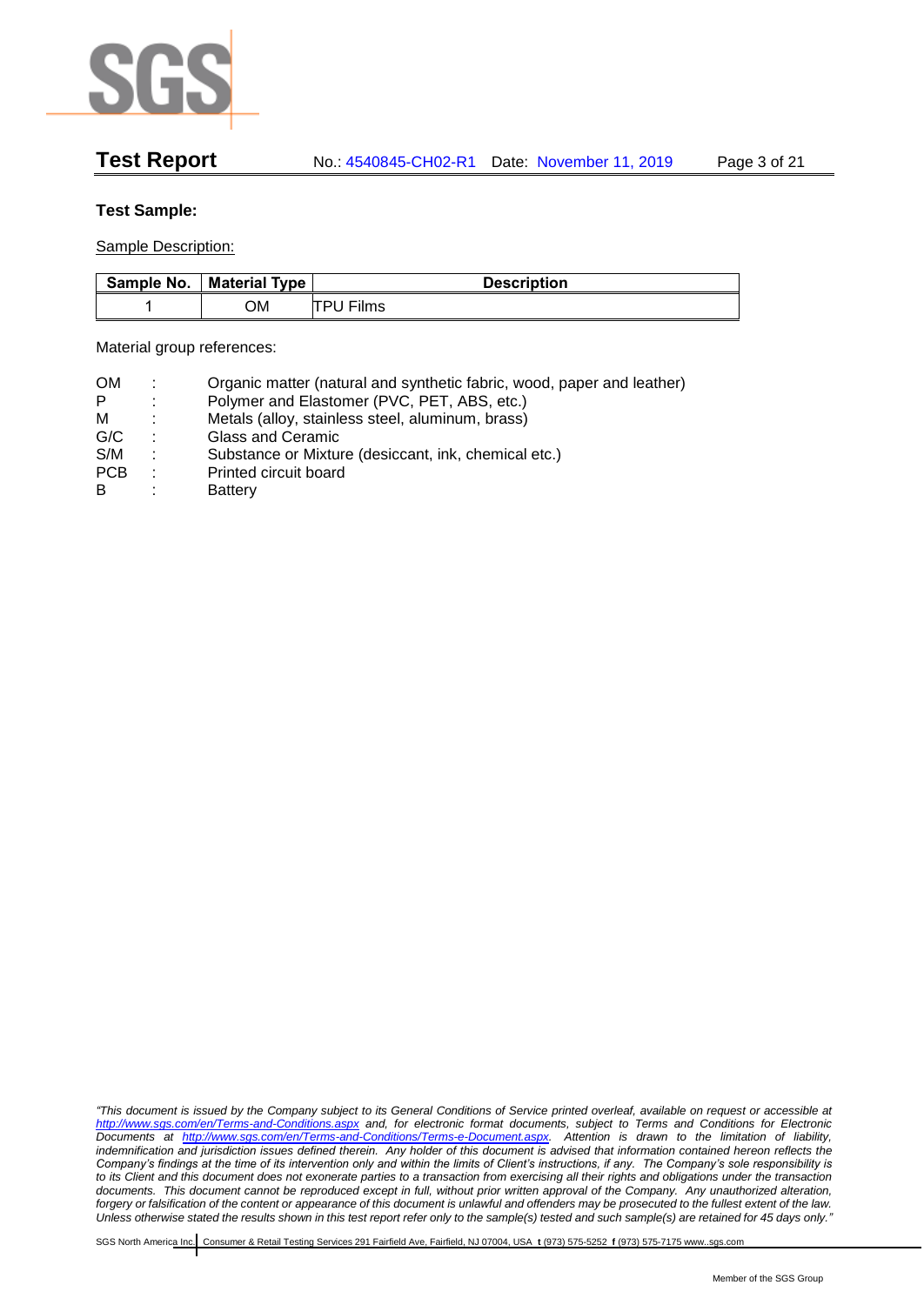

# **Test Method:**

SGS In-House method - Analyzed by ICP-OES, GC-MS, UV-VIS, HPLC-DAD, HPLC-MS and colorimetric method

# **Test Result (per sample): Sample 1**

| No.                      | <b>Substance Name</b> | <b>CAS No./</b><br>EC No. | <b>RL (%)</b> | <b>Concentration (%)</b> |
|--------------------------|-----------------------|---------------------------|---------------|--------------------------|
| $\overline{\phantom{a}}$ | All tested SVHC       | ۰                         | ۰             | ND                       |

Notes:

- (1)The table above only shows detected SVHC, and SVHC that below RL are not reported. Please refer to Appendix for the full list of tested SVHC.
- (2)RL = Reporting Limit. All RL are based on homogenous material
	- ND = Not detected (lower than RL), ND is denoted on the SVHC substance.

NA<sup> $\land$ </sup> = Upon further test verification on the specific detected element(s) of SVHC and also information provided from client, the possibility that the element(s) content originate from SVHC is very unlikely, even though their presence cannot be exclude entirely. It may be assumed that the detected element(s) have a non-SVHC source.

(3) <sup>∆</sup> CAS No. of diastereoisomers identified (α-HBCDD, β-HBCDD, γ-HBCDD): 134237-50-6, 134237-51-7, 134237-52-8

 $\star$  CAS No. of Hexahydromethylphthalic anhydride, Hexahydro-4-methylphthalic anhydride, Hexahydro-1-methylphthalic anhydride, Hexahydro-3-methylphthalic anhydride: 25550-51-0, 19438-60-9, 48122-14-1, 57110-29-9; EC No. of those: 247-094-1, 243-072-0, 256-356-4, 260- 566-1.

(4)(For all SVHC testing)

The test result is based on the calculation of selected element(s)  $/$  marker(s) and to the worstcase scenario. For detail information, please refer to the SGS REACH website: [www.reach.sgs.com/substance-of-very-high-concern-analysis-information-page.htm](http://www.reach.sgs.com/substance-of-very-high-concern-analysis-information-page.htm)

Calculated concentration of boric compounds are based on the total boron for liquid, powder and paste samples and water extractive boron for other samples by ICP-OES.

 $RL = 0.01\%$  is evaluated for element (i.e. cobalt, arsenic, lead, chromium (VI), aluminum, zirconium, boron, strontium, zinc, antimony, titanium, barium and cadmium respectively), except molybdenum RL=0.001%, boron RL=0.005% (only for Lead bis(tetrafluoroborate)), chromium (VI) RL=0.005% (only for Pentazinc chromate octahydroxide).

(5)(For 4 pigment substances in the latest 13 SVHC in candidate list)

§ The substance is proposed for the identification as SVHC only where it contains Michler's ketone (CAS Number: 90-94-8) or Michler's base (CAS Number: 101-61-1) ≥0.1% (w/w).

*"This document is issued by the Company subject to its General Conditions of Service printed overleaf, available on request or accessible at <http://www.sgs.com/en/Terms-and-Conditions.aspx> and, for electronic format documents, subject to Terms and Conditions for Electronic Documents at [http://www.sgs.com/en/Terms-and-Conditions/Terms-e-Document.aspx.](http://www.sgs.com/en/Terms-and-Conditions/Terms-e-Document.aspx) Attention is drawn to the limitation of liability, indemnification and jurisdiction issues defined therein. Any holder of this document is advised that information contained hereon reflects the Company's findings at the time of its intervention only and within the limits of Client's instructions, if any. The Company's sole responsibility is to its Client and this document does not exonerate parties to a transaction from exercising all their rights and obligations under the transaction documents. This document cannot be reproduced except in full, without prior written approval of the Company. Any unauthorized alteration, forgery or falsification of the content or appearance of this document is unlawful and offenders may be prosecuted to the fullest extent of the law. Unless otherwise stated the results shown in this test report refer only to the sample(s) tested and such sample(s) are retained for 45 days only."*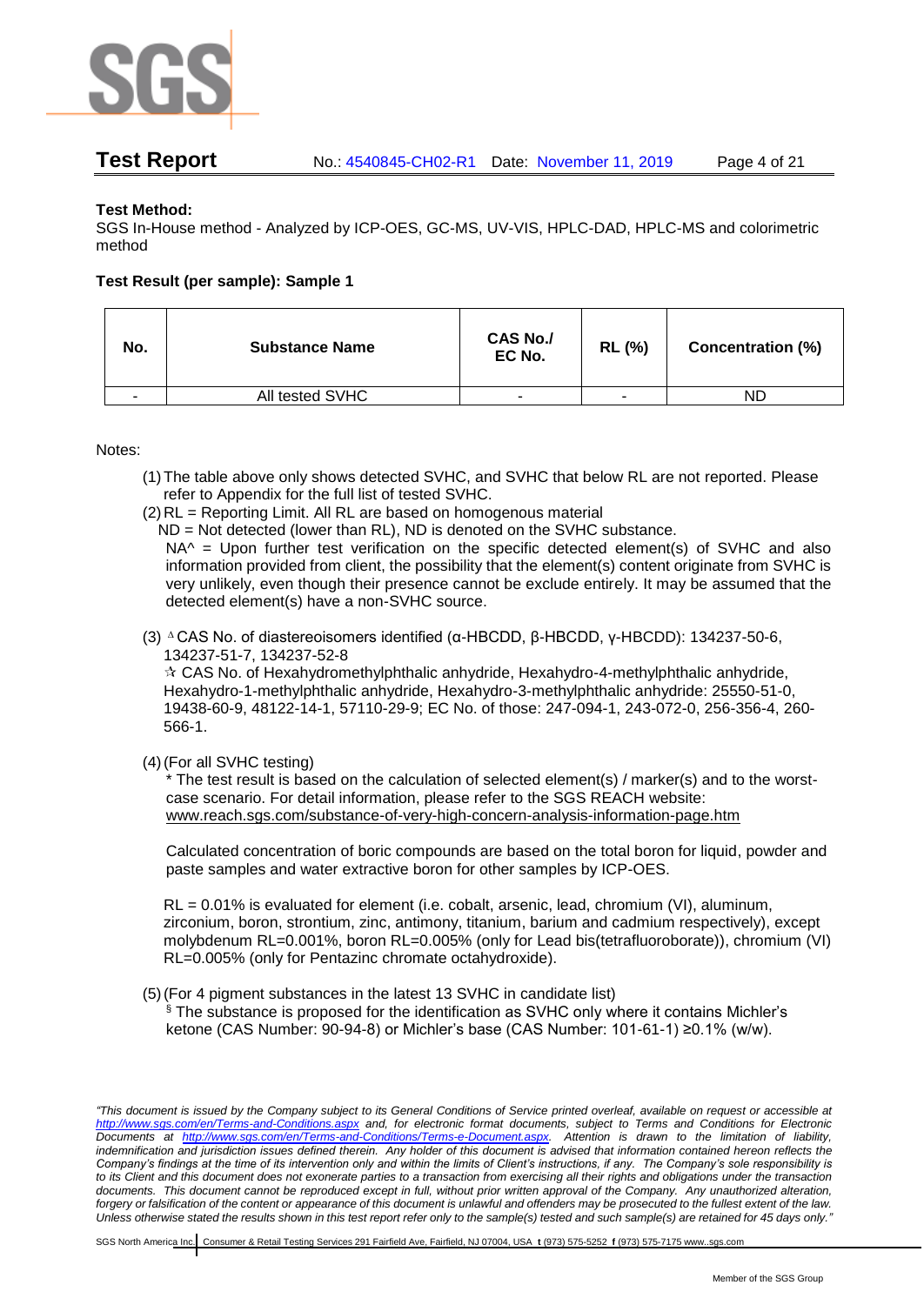

Composite test has been performed in equal proportion for the components/material per client requested. And the result is calculated using the minimum sample weight.

(7)(For substance and preparation exported to Europe directly)

SCL = Specific Concentration Limit. All SCL are set out in Regulation (EC) No 1272/2008 and Commission Regulation (EC) No 790/2009. Specific concentration limits and generic concentration limits are limits assigned to a substance indicating a threshold at or above which the presence of that substance in another substance or in a mixture as an identified impurity, additive or individual constituent leads to the classification of the substance or mixture as hazardous.

The SVHCs with lowest SCL values <0.1% include: Cobalt dichloride (SCL 0.01%), Cobalt(II) carbonate (SCL 0.01%), Cobalt(II) diacetate (SCL 0.01%), Cobalt(II) dinitrate (SCL 0.01%), Cobalt(II) sulphate (SCL 0.01%), 4-(1,1,3,3-tetramethylbutyl)phenol (SCL 0.025%), Cadmium chloride (SCL 0.01%).

<sup>+</sup> Client has the obligation to comply with the conditions of Authorization of substance of very high concern included in the Annex XIV of the Regulation (EC) No. 1907/2006, unless the use has been exempted from Authorization. Article 56(6) of Regulation (EC) No. 1907/2006 specified the concentration limit requirement of Authorization of SVHC in mixture. The ECHA SVHC authorization list (Feb 18, 2011) is available at

http://echa.europa.eu/reach/authorisation\_under\_reach/authorisation\_list\_en.asp These lists are under evaluation by ECHA and may subject to change in the future

- (8)(for consultation list)
	- $\ell$  = Substances in the Consultation List of SVHC
- (9)[In](javascript:void(0);) [consideration](javascript:void(0);) [of](javascript:void(0);) the analysis requirement and the limit of sample volume, the screening test for the article is based on components / material enough to test.

*"This document is issued by the Company subject to its General Conditions of Service printed overleaf, available on request or accessible at <http://www.sgs.com/en/Terms-and-Conditions.aspx> and, for electronic format documents, subject to Terms and Conditions for Electronic Documents at [http://www.sgs.com/en/Terms-and-Conditions/Terms-e-Document.aspx.](http://www.sgs.com/en/Terms-and-Conditions/Terms-e-Document.aspx) Attention is drawn to the limitation of liability,*  indemnification and jurisdiction issues defined therein. Any holder of this document is advised that information contained hereon reflects the *Company's findings at the time of its intervention only and within the limits of Client's instructions, if any. The Company's sole responsibility is to its Client and this document does not exonerate parties to a transaction from exercising all their rights and obligations under the transaction documents. This document cannot be reproduced except in full, without prior written approval of the Company. Any unauthorized alteration, forgery or falsification of the content or appearance of this document is unlawful and offenders may be prosecuted to the fullest extent of the law. Unless otherwise stated the results shown in this test report refer only to the sample(s) tested and such sample(s) are retained for 45 days only."*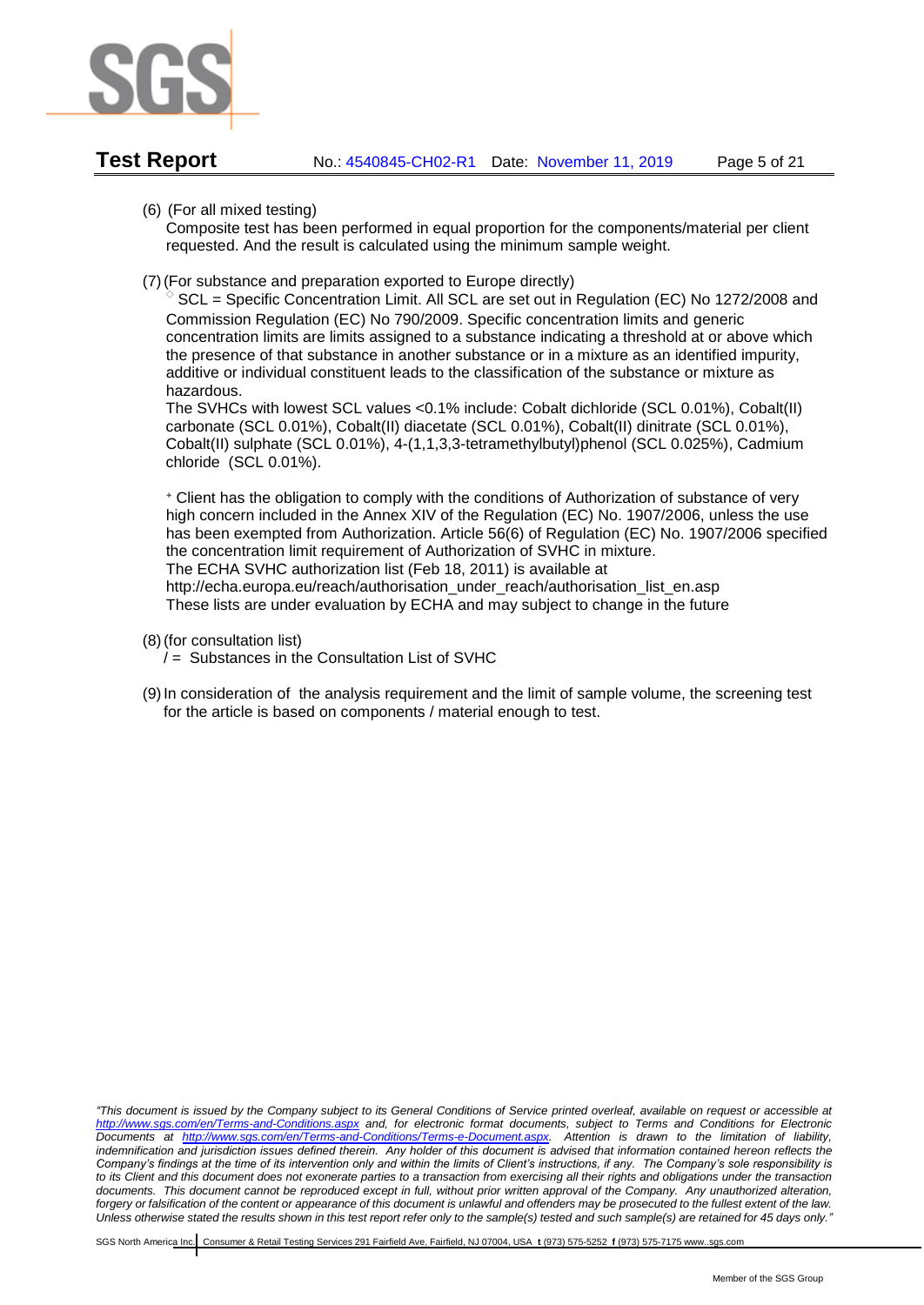

# **Test Report** No.: 4540845-CH02-R1 Date: November 11, 2019 Page 6 of 21

**Sample Photo(s):**



*"This document is issued by the Company subject to its General Conditions of Service printed overleaf, available on request or accessible at <http://www.sgs.com/en/Terms-and-Conditions.aspx> and, for electronic format documents, subject to Terms and Conditions for Electronic Documents at [http://www.sgs.com/en/Terms-and-Conditions/Terms-e-Document.aspx.](http://www.sgs.com/en/Terms-and-Conditions/Terms-e-Document.aspx) Attention is drawn to the limitation of liability,*  indemnification and jurisdiction issues defined therein. Any holder of this document is advised that information contained hereon reflects the *Company's findings at the time of its intervention only and within the limits of Client's instructions, if any. The Company's sole responsibility is to its Client and this document does not exonerate parties to a transaction from exercising all their rights and obligations under the transaction documents. This document cannot be reproduced except in full, without prior written approval of the Company. Any unauthorized alteration, forgery or falsification of the content or appearance of this document is unlawful and offenders may be prosecuted to the fullest extent of the law. Unless otherwise stated the results shown in this test report refer only to the sample(s) tested and such sample(s) are retained for 45 days only."*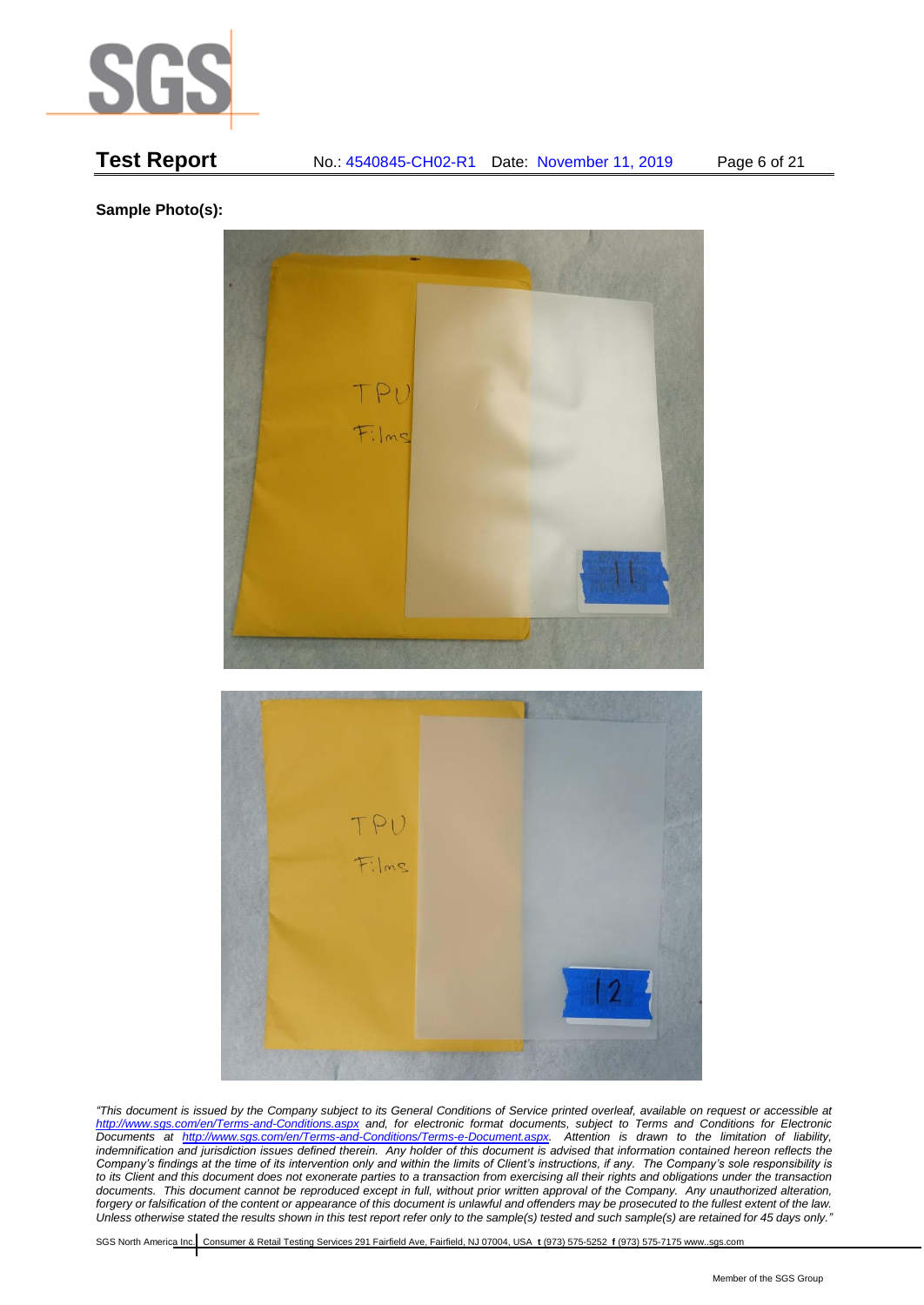

# **Test Report** No.: 4540845-CH02-R1 Date: November 11, 2019 Page 7 of 21 TPU Films TPU  $F:Ims$

*"This document is issued by the Company subject to its General Conditions of Service printed overleaf, available on request or accessible at <http://www.sgs.com/en/Terms-and-Conditions.aspx> and, for electronic format documents, subject to Terms and Conditions for Electronic Documents at [http://www.sgs.com/en/Terms-and-Conditions/Terms-e-Document.aspx.](http://www.sgs.com/en/Terms-and-Conditions/Terms-e-Document.aspx) Attention is drawn to the limitation of liability,*  indemnification and jurisdiction issues defined therein. Any holder of this document is advised that information contained hereon reflects the *Company's findings at the time of its intervention only and within the limits of Client's instructions, if any. The Company's sole responsibility is to its Client and this document does not exonerate parties to a transaction from exercising all their rights and obligations under the transaction documents. This document cannot be reproduced except in full, without prior written approval of the Company. Any unauthorized alteration, forgery or falsification of the content or appearance of this document is unlawful and offenders may be prosecuted to the fullest extent of the law. Unless otherwise stated the results shown in this test report refer only to the sample(s) tested and such sample(s) are retained for 45 days only."*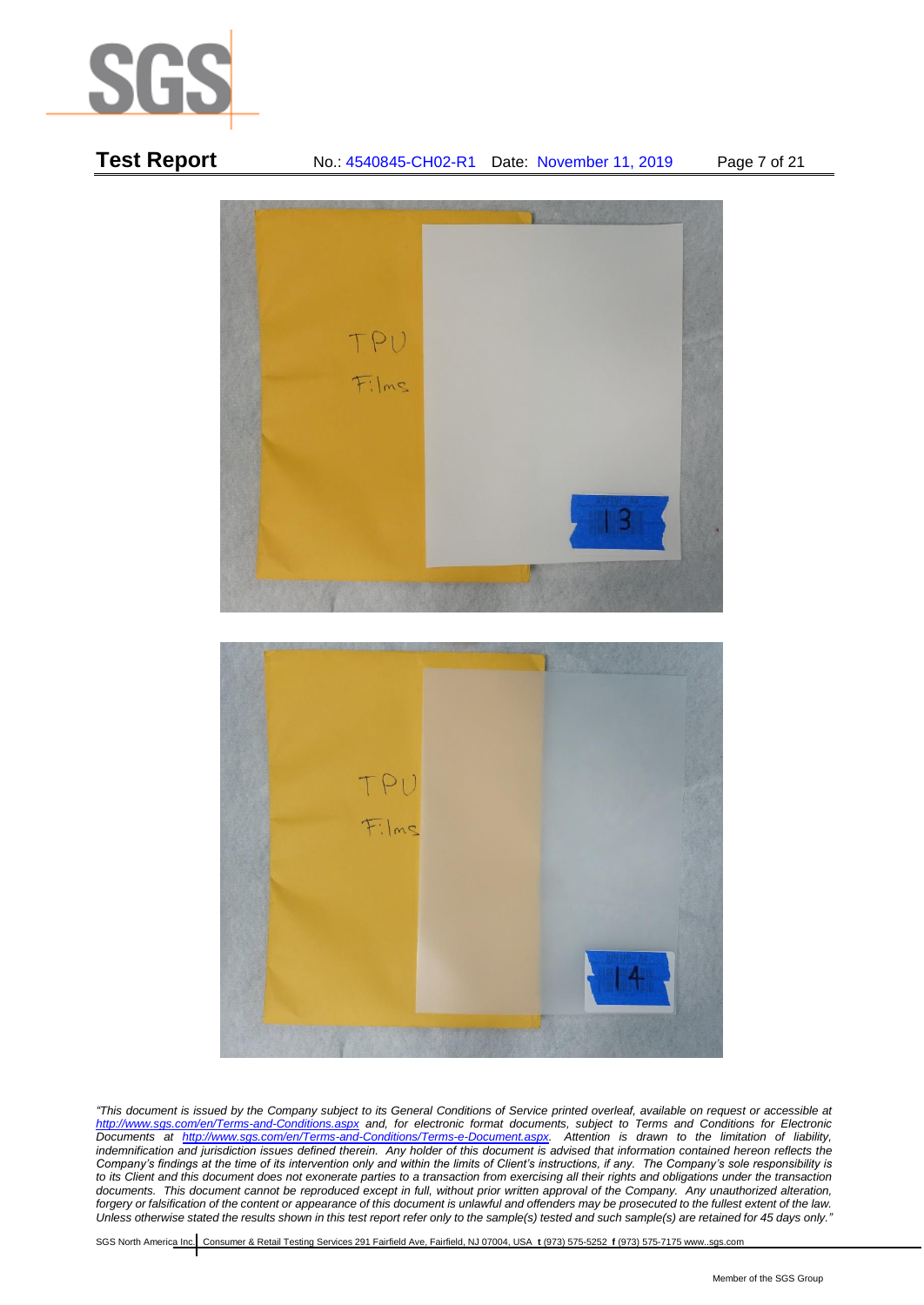



**Test Report** No.: 4540845-CH02-R1 Date: November 11, 2019 Page 8 of 21

*"This document is issued by the Company subject to its General Conditions of Service printed overleaf, available on request or accessible at <http://www.sgs.com/en/Terms-and-Conditions.aspx> and, for electronic format documents, subject to Terms and Conditions for Electronic Documents at [http://www.sgs.com/en/Terms-and-Conditions/Terms-e-Document.aspx.](http://www.sgs.com/en/Terms-and-Conditions/Terms-e-Document.aspx) Attention is drawn to the limitation of liability,*  indemnification and jurisdiction issues defined therein. Any holder of this document is advised that information contained hereon reflects the *Company's findings at the time of its intervention only and within the limits of Client's instructions, if any. The Company's sole responsibility is to its Client and this document does not exonerate parties to a transaction from exercising all their rights and obligations under the transaction documents. This document cannot be reproduced except in full, without prior written approval of the Company. Any unauthorized alteration, forgery or falsification of the content or appearance of this document is unlawful and offenders may be prosecuted to the fullest extent of the law. Unless otherwise stated the results shown in this test report refer only to the sample(s) tested and such sample(s) are retained for 45 days only."*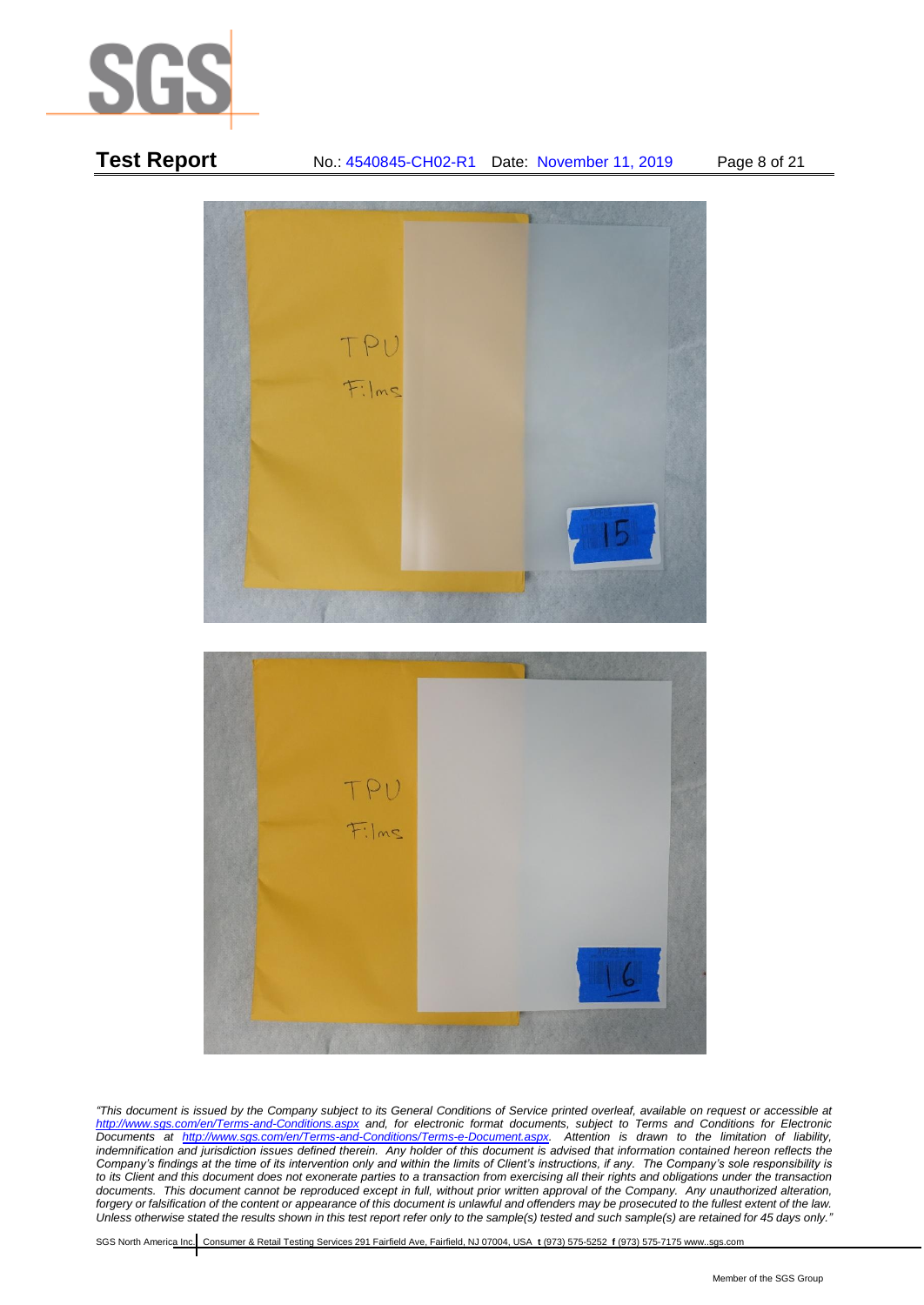

# **Test Report** No.: 4540845-CH02-R1 Date: November 11, 2019 Page 9 of 21



*"This document is issued by the Company subject to its General Conditions of Service printed overleaf, available on request or accessible at <http://www.sgs.com/en/Terms-and-Conditions.aspx> and, for electronic format documents, subject to Terms and Conditions for Electronic Documents at [http://www.sgs.com/en/Terms-and-Conditions/Terms-e-Document.aspx.](http://www.sgs.com/en/Terms-and-Conditions/Terms-e-Document.aspx) Attention is drawn to the limitation of liability,*  indemnification and jurisdiction issues defined therein. Any holder of this document is advised that information contained hereon reflects the *Company's findings at the time of its intervention only and within the limits of Client's instructions, if any. The Company's sole responsibility is to its Client and this document does not exonerate parties to a transaction from exercising all their rights and obligations under the transaction documents. This document cannot be reproduced except in full, without prior written approval of the Company. Any unauthorized alteration, forgery or falsification of the content or appearance of this document is unlawful and offenders may be prosecuted to the fullest extent of the law. Unless otherwise stated the results shown in this test report refer only to the sample(s) tested and such sample(s) are retained for 45 days only."*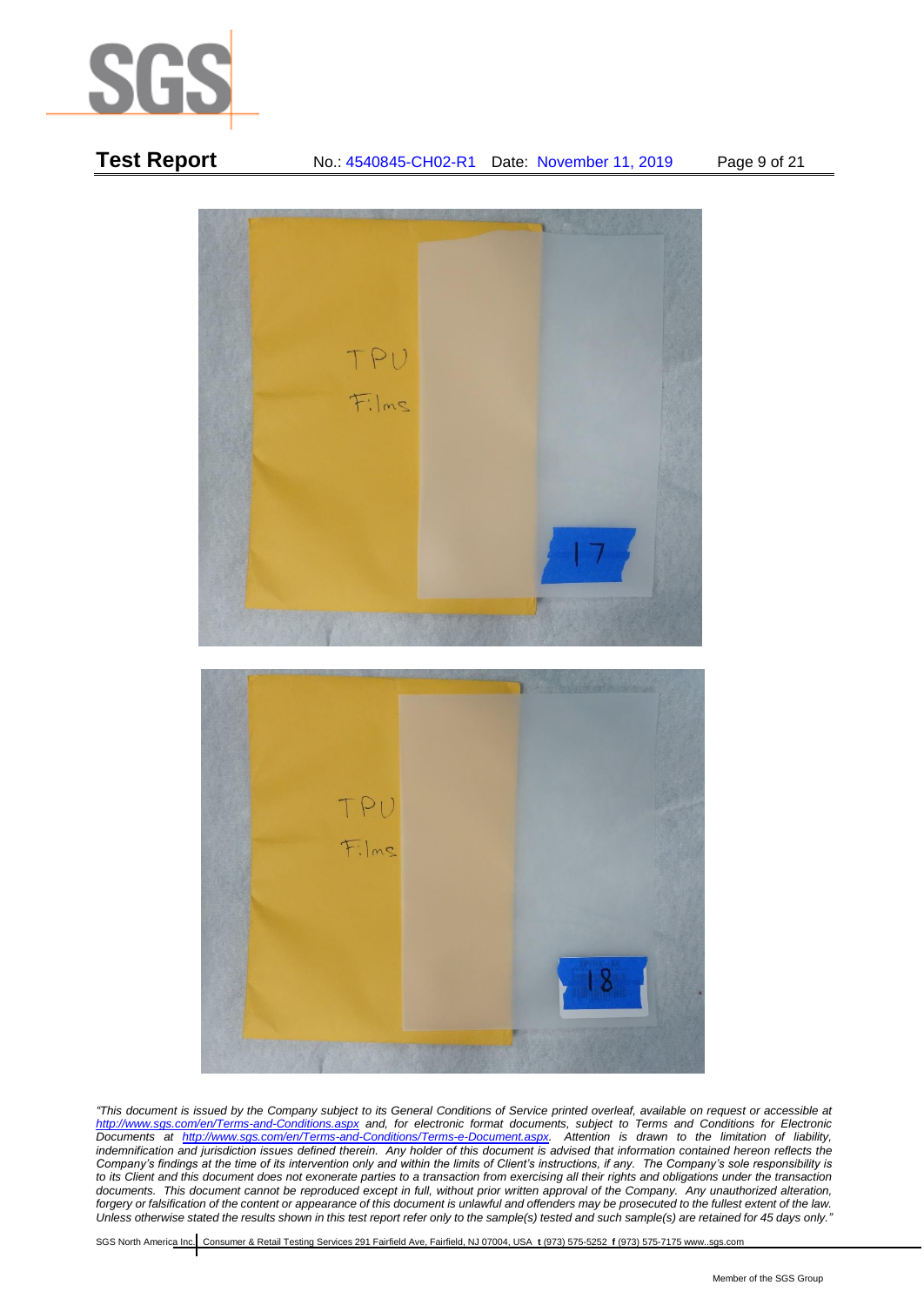

# TPU Films

**Test Report** No.: 4540845-CH02-R1 Date: November 11, 2019 Page 10 of 21



SGS authenticates the photo(s) on the original report only

\*\*\* End of Report \*\*\*

*"This document is issued by the Company subject to its General Conditions of Service printed overleaf, available on request or accessible at <http://www.sgs.com/en/Terms-and-Conditions.aspx> and, for electronic format documents, subject to Terms and Conditions for Electronic Documents at [http://www.sgs.com/en/Terms-and-Conditions/Terms-e-Document.aspx.](http://www.sgs.com/en/Terms-and-Conditions/Terms-e-Document.aspx) Attention is drawn to the limitation of liability,*  indemnification and jurisdiction issues defined therein. Any holder of this document is advised that information contained hereon reflects the *Company's findings at the time of its intervention only and within the limits of Client's instructions, if any. The Company's sole responsibility is to its Client and this document does not exonerate parties to a transaction from exercising all their rights and obligations under the transaction documents. This document cannot be reproduced except in full, without prior written approval of the Company. Any unauthorized alteration, forgery or falsification of the content or appearance of this document is unlawful and offenders may be prosecuted to the fullest extent of the law. Unless otherwise stated the results shown in this test report refer only to the sample(s) tested and such sample(s) are retained for 45 days only."*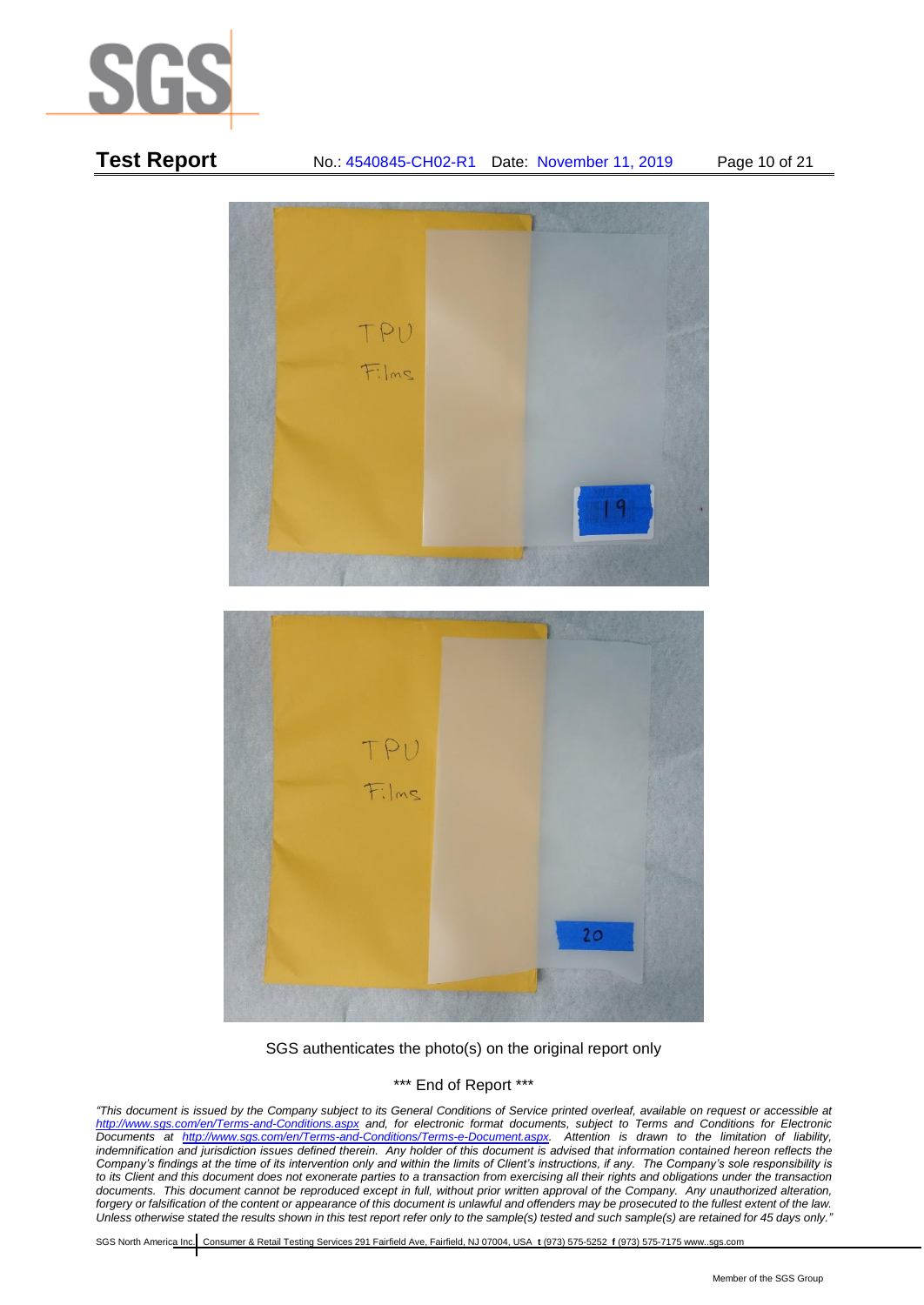

**Test Report** No.: 4540845-CH02-R1 Date: November 11, 2019 Page 11 of 21

# **Appendix**

| No.            | <b>Substance Name</b>                                                                                | CAS No./<br>EC No.           | RL (%) | No.            | <b>Substance Name</b>                                                                                                             | <b>CAS No./</b><br>EC No.                                                                                             | RL (%) |
|----------------|------------------------------------------------------------------------------------------------------|------------------------------|--------|----------------|-----------------------------------------------------------------------------------------------------------------------------------|-----------------------------------------------------------------------------------------------------------------------|--------|
|                | Candidate List of Substances of Very High Concern (SVHC) for authorization published on Oct 28, 2008 |                              |        |                |                                                                                                                                   |                                                                                                                       |        |
| 1              | 4,4'-Diaminodiphenylmethane<br>(MDA)                                                                 | 101-77-9/<br>202-974-4       | 0.050  | $\overline{2}$ | 5-tert-butyl-2,4,6-trinitro-m-<br>xylene (musk xylene)                                                                            | $81 - 15 - 2/$<br>201-329-4                                                                                           | 0.050  |
| 3              | Alkanes, C10-13, chloro (Short<br><b>Chain Chlorinated Paraffins)</b>                                | 85535-84-8/<br>287-476-5     | 0.050  | 4              | Anthracene                                                                                                                        | 120-12-7/<br>204-371-1                                                                                                | 0.050  |
| 5              | Benzyl butyl phthalate (BBP)                                                                         | 85-68-7/<br>201-622-7        | 0.050  | 6              | Bis(2-ethylhexyl)phthalate<br>(DEHP)                                                                                              | $117 - 81 - 7/$<br>204-211-0                                                                                          | 0.050  |
| $\overline{7}$ | Bis(tributyltin) oxide (TBTO)                                                                        | 56-35-9/<br>200-268-0        | 0.050  | 8              | Cobalt dichloride*                                                                                                                | 7646-79-9/<br>231-589-4                                                                                               | 0.005  |
| 9              | Diarsenic pentaoxide*                                                                                | 1303-28-2/<br>215-116-9      | 0.005  | 10             | Diarsenic trioxide*                                                                                                               | 1327-53-3/<br>215-481-4                                                                                               | 0.005  |
| 11             | Dibutyl phthalate (DBP)                                                                              | $84 - 74 - 2/$<br>201-557-4  | 0.050  | 12             | Hexabromocyclododecane<br>(HBCDD) and all major<br>diastereoisomers identified (a-<br>HBCDD, $\beta$ -HBCDD, $\gamma$ -<br>HBCDD) | 25637-99-4/<br>247-148-4;<br>3194-55-6/<br>221-695-9;<br>(134237-50-<br>6/-; 134237-<br>$51 - 7/-;$<br>134237-52-8/-) | 0.050  |
| 13             | Lead hydrogen arsenate*                                                                              | 7784-40-9/<br>232-064-2      | 0.005  | 14             | Sodium dichromate*                                                                                                                | 7789-12-0<br>10588-01-9/<br>234-190-3                                                                                 | 0.005  |
| 15             | Triethyl arsenate*                                                                                   | 15606-95-8/<br>427-700-2     | 0.005  |                |                                                                                                                                   |                                                                                                                       |        |
|                | Candidate List of Substances of Very High Concern (SVHC) for authorization published on Jan 13, 2010 |                              |        |                |                                                                                                                                   |                                                                                                                       |        |
| 16             | 2,4-Dinitrotoluene                                                                                   | $121 - 14 - 2/$<br>204-450-0 | 0.050  | 17             | Anthracene oil*                                                                                                                   | 90640-80-5/<br>292-602-7                                                                                              | 0.050  |
| 18             | Anthracene oil, anthracene<br>paste*                                                                 | 90640-81-6/<br>292-603-2     | 0.050  | 19             | Anthracene oil, anthracene<br>paste, anthracene fraction*                                                                         | 91995-15-2/<br>295-275-9                                                                                              | 0.050  |
| 20             | Anthracene oil, anthracene<br>paste; distn. Lights*                                                  | 91995-17-4/<br>295-278-5     | 0.050  | 21             | Anthracene oil, anthracene-<br>low*                                                                                               | 90640-82-7/<br>292-604-8                                                                                              | 0.050  |
| 22             | Diisobutyl phthalate                                                                                 | 84-69-5/<br>201-553-2        | 0.050  | 23             | Lead chromate molybdate<br>sulfate red (C.I. Pigment Red<br>$104$ <sup>*</sup>                                                    | 12656-85-8/<br>235-759-9                                                                                              | 0.005  |
| 24             | Lead chromate*                                                                                       | 7758-97-6/<br>231-846-0      | 0.005  | 25             | Lead sulfochromate yellow<br>(C.I. Pigment Yellow 34)*                                                                            | 1344-37-2/<br>215-693-7                                                                                               | 0.005  |
| 26             | Pitch, coal tar, high temp.*                                                                         | 65996-93-2/<br>266-028-2     | 0.050  | 27             | Tris(2-chloroethyl)phosphate                                                                                                      | 115-96-8/<br>204-118-5                                                                                                | 0.050  |

*"This document is issued by the Company subject to its General Conditions of Service printed overleaf, available on request or accessible at <http://www.sgs.com/en/Terms-and-Conditions.aspx> and, for electronic format documents, subject to Terms and Conditions for Electronic Documents at [http://www.sgs.com/en/Terms-and-Conditions/Terms-e-Document.aspx.](http://www.sgs.com/en/Terms-and-Conditions/Terms-e-Document.aspx) Attention is drawn to the limitation of liability,*  indemnification and jurisdiction issues defined therein. Any holder of this document is advised that information contained hereon reflects the *Company's findings at the time of its intervention only and within the limits of Client's instructions, if any. The Company's sole responsibility is to its Client and this document does not exonerate parties to a transaction from exercising all their rights and obligations under the transaction documents. This document cannot be reproduced except in full, without prior written approval of the Company. Any unauthorized alteration, forgery or falsification of the content or appearance of this document is unlawful and offenders may be prosecuted to the fullest extent of the law. Unless otherwise stated the results shown in this test report refer only to the sample(s) tested and such sample(s) are retained for 45 days only."*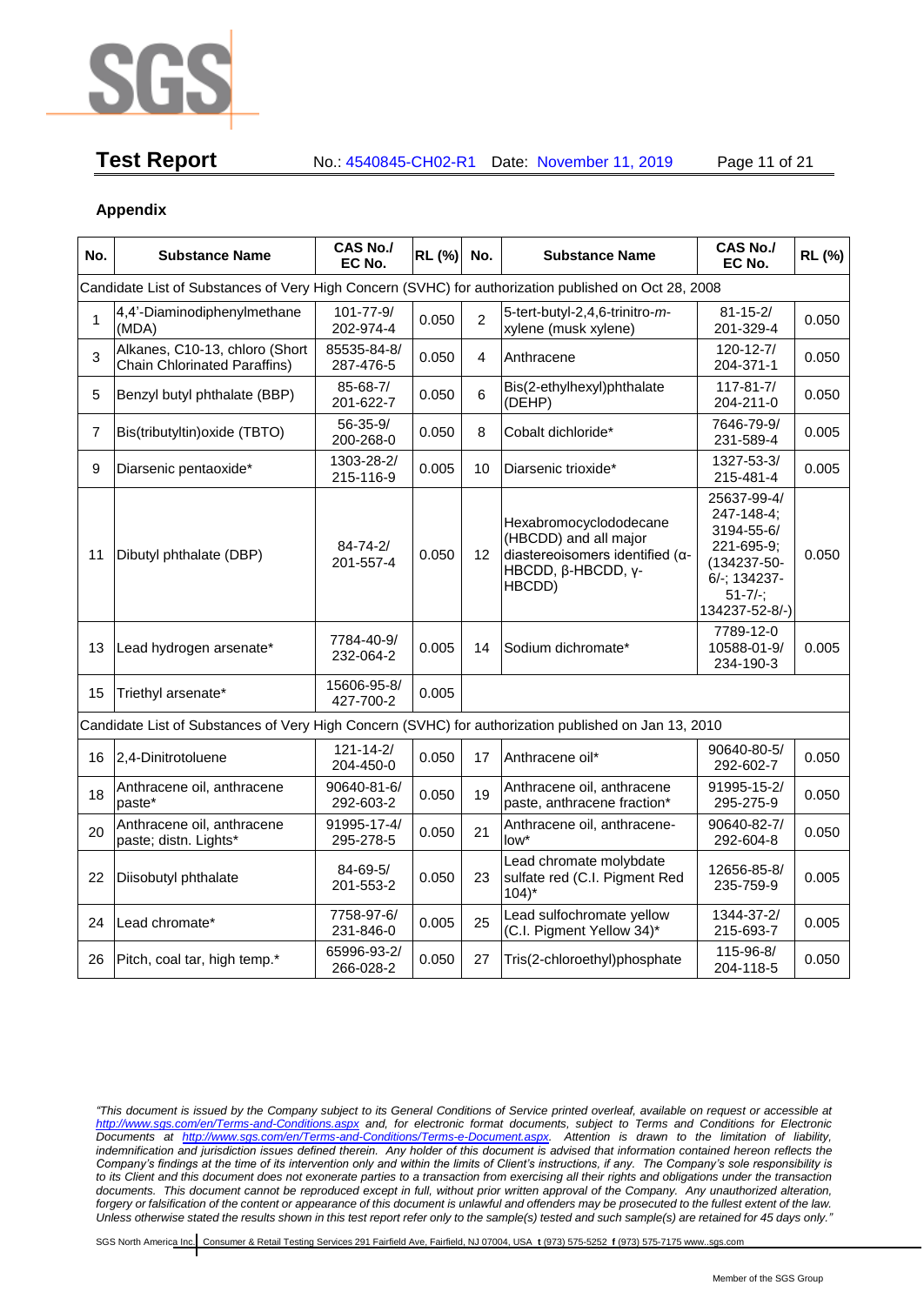

**Test Report** No.: 4540845-CH02-R1 Date: November 11, 2019 Page 12 of 21

| No. | <b>Substance Name</b>                                                                                                                                   | <b>CAS No./</b><br>EC No.                            | RL (%) | No. | <b>Substance Name</b>                                                      | <b>CAS No./</b><br>EC No.                             | RL (%) |  |  |  |
|-----|---------------------------------------------------------------------------------------------------------------------------------------------------------|------------------------------------------------------|--------|-----|----------------------------------------------------------------------------|-------------------------------------------------------|--------|--|--|--|
|     | Candidate List of Substances of Very High Concern (SVHC) for authorization published on Mar 30, 2010                                                    |                                                      |        |     |                                                                            |                                                       |        |  |  |  |
| 28  | Acrylamide                                                                                                                                              | 79-06-1/<br>201-173-7                                | 0.050  |     |                                                                            |                                                       |        |  |  |  |
|     | Candidate List of Substances of Very High Concern (SVHC) for authorization published on Jun 18, 2010                                                    |                                                      |        |     |                                                                            |                                                       |        |  |  |  |
| 29  | Ammonium dichromate*                                                                                                                                    | 7789-09-5/<br>232-143-1                              | 0.005  | 30  | Boric acid*                                                                | 10043-35-3/<br>233-139-2;<br>11113-50-1/<br>234-343-4 | 0.005  |  |  |  |
| 31  | Disodium tetraborate,<br>anhydrous*                                                                                                                     | 1303-96-4<br>1330-43-4<br>12179-04-3/<br>215-540-4   | 0.005  | 32  | Potassium chromate*                                                        | 7789-00-6/<br>232-140-5                               | 0.005  |  |  |  |
| 33  | Potassium dichromate*                                                                                                                                   | 7778-50-9/<br>231-906-6                              | 0.005  | 34  | Sodium chromate*                                                           | 7775-11-3/<br>231-889-5                               | 0.005  |  |  |  |
| 35  | Tetraboron disodium<br>heptaoxide, hydrate*                                                                                                             | 12267-73-1/<br>235-541-3                             | 0.005  | 36  | Trichloroethylene                                                          | 79-01-6/<br>201-167-4                                 | 0.050  |  |  |  |
|     | Candidate List of Substances of Very High Concern (SVHC) for authorization published on Dec 15, 2010                                                    |                                                      |        |     |                                                                            |                                                       |        |  |  |  |
| 37  | 2-Ethoxyethanol                                                                                                                                         | 110-80-5/<br>203-804-1                               | 0.050  | 38  | 2-Methoxyethanol                                                           | 109-86-4/<br>203-713-7                                | 0.050  |  |  |  |
| 39  | Acids generated from<br>chromium trioxide and their<br>oligomers:<br>Chromic acid<br>Dichromic acid<br>Oligomers of chromic acid and<br>dichromic acid* | 7738-94-5/<br>231-801-5;<br>13530-68-2/<br>236-881-5 | 0.005  | 40  | Chromium trioxide*                                                         | 1333-82-0/<br>215-607-8                               | 0.005  |  |  |  |
| 41  | Cobalt(II) carbonate*                                                                                                                                   | 513-79-1/<br>208-169-4                               | 0.005  | 42  | Cobalt(II) diacetate*                                                      | $71 - 48 - 7/$<br>200-755-8                           | 0.005  |  |  |  |
| 43  | Cobalt(II) dinitrate*                                                                                                                                   | 10141-05-6/<br>233-402-1                             | 0.005  | 44  | Cobalt(II) sulphate*                                                       | 10124-43-3/<br>233-334-2                              | 0.005  |  |  |  |
|     | Candidate List of Substances of Very High Concern (SVHC) for authorization published on Jun 20, 2011                                                    |                                                      |        |     |                                                                            |                                                       |        |  |  |  |
| 45  | 1,2,3-Trichloropropane                                                                                                                                  | $96 - 18 - 4/$<br>202-486-1                          | 0.050  | 46  | 1,2-Benzenedicarboxylic acid,<br>di-C6-8-branched alkyl esters,<br>C7-rich | 71888-89-6/<br>276-158-1                              | 0.050  |  |  |  |
| 47  | 1,2-Benzenedicarboxylic acid,<br>di-C7-11-branched and linear<br>alkyl esters                                                                           | 68515-42-4/<br>271-084-6                             | 0.050  | 48  | 1-Methyl-2-pyrrolidone                                                     | 872-50-4/<br>212-828-1                                | 0.050  |  |  |  |
| 49  | 2-Ethoxyethyl acetate                                                                                                                                   | 111-15-9/<br>203-839-2                               | 0.050  | 50  | Hydrazine                                                                  | 7803-57-8<br>$302 - 01 - 2/$<br>206-114-9             | 0.050  |  |  |  |
| 51  | Strontium chromate*                                                                                                                                     | 7789-06-2/<br>232-142-6                              | 0.005  |     |                                                                            |                                                       |        |  |  |  |

*"This document is issued by the Company subject to its General Conditions of Service printed overleaf, available on request or accessible at <http://www.sgs.com/en/Terms-and-Conditions.aspx> and, for electronic format documents, subject to Terms and Conditions for Electronic Documents at [http://www.sgs.com/en/Terms-and-Conditions/Terms-e-Document.aspx.](http://www.sgs.com/en/Terms-and-Conditions/Terms-e-Document.aspx) Attention is drawn to the limitation of liability,*  indemnification and jurisdiction issues defined therein. Any holder of this document is advised that information contained hereon reflects the *Company's findings at the time of its intervention only and within the limits of Client's instructions, if any. The Company's sole responsibility is to its Client and this document does not exonerate parties to a transaction from exercising all their rights and obligations under the transaction documents. This document cannot be reproduced except in full, without prior written approval of the Company. Any unauthorized alteration, forgery or falsification of the content or appearance of this document is unlawful and offenders may be prosecuted to the fullest extent of the law. Unless otherwise stated the results shown in this test report refer only to the sample(s) tested and such sample(s) are retained for 45 days only."*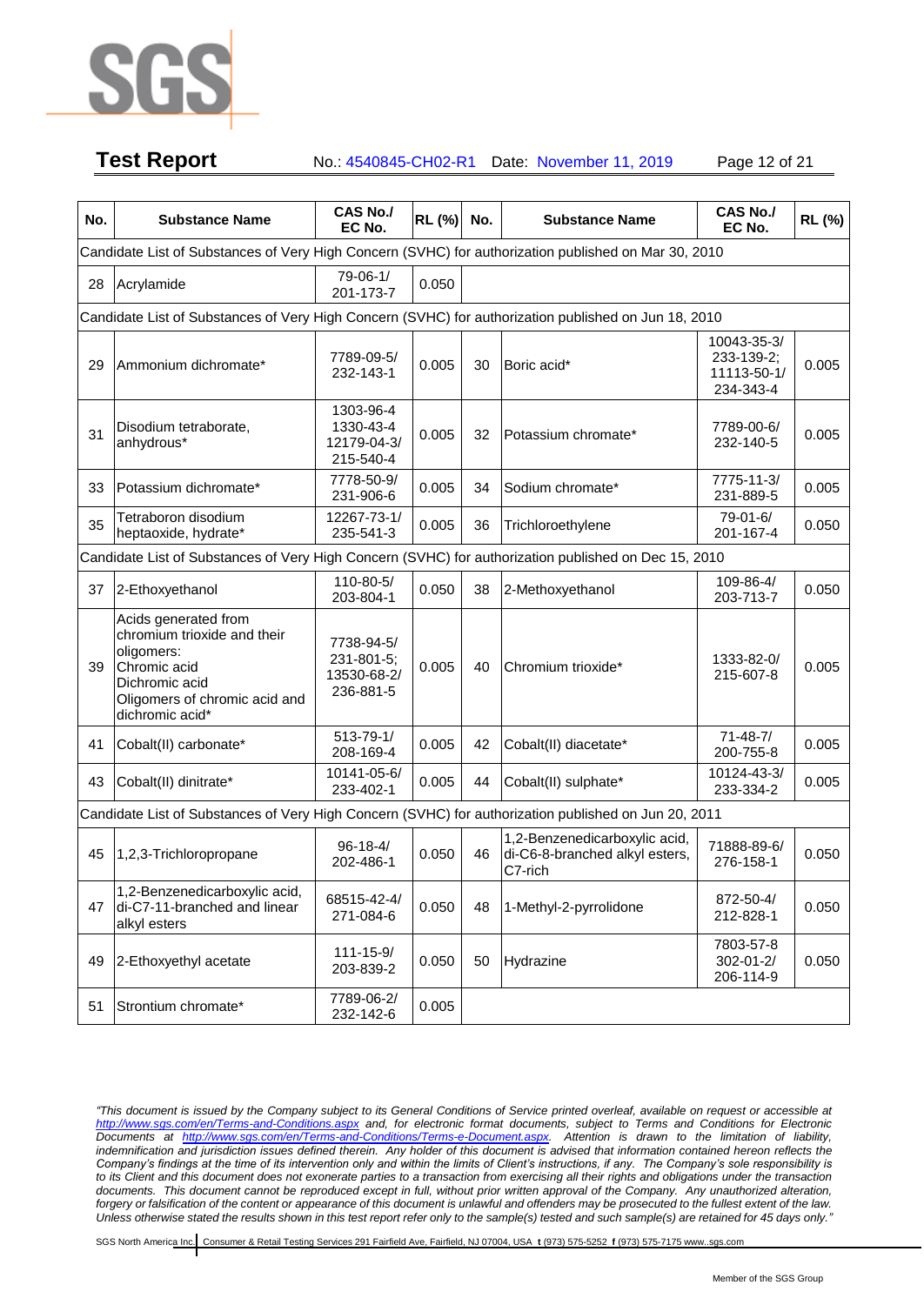

# **Test Report** No.: 4540845-CH02-R1 Date: November 11, 2019 Page 13 of 21

| No. | <b>Substance Name</b>                                                                                | CAS No./<br>EC No.           | RL (%) | No. | <b>Substance Name</b>                                  | CAS No./<br>EC No.                | RL (%) |  |  |  |  |
|-----|------------------------------------------------------------------------------------------------------|------------------------------|--------|-----|--------------------------------------------------------|-----------------------------------|--------|--|--|--|--|
|     | Candidate List of Substances of Very High Concern (SVHC) for authorization published on Dec 19, 2011 |                              |        |     |                                                        |                                   |        |  |  |  |  |
| 52  | 1.2-Dichloroethane                                                                                   | 107-06-2/<br>203-458-1       | 0.050  | 53  | 2.2'-dichloro-4.4'-<br>methylenedianiline (MOCA)       | $101 - 14 - 4/$<br>202-918-9      | 0.050  |  |  |  |  |
| 54  | 2-Methoxyaniline                                                                                     | $90-04-0/$<br>201-963-1      | 0.050  | 55  | 4-tert-Octylphenol                                     | 140-66-9/<br>205-426-2            | 0.050  |  |  |  |  |
| 56  | Aluminosilicate Refractory<br>Ceramic Fibres*                                                        | 650-017-00-8<br>(Index no.)  | 0.005  | 57  | Arsenic acid*                                          | 7778-39-4/<br>231-901-9           | 0.005  |  |  |  |  |
| 58  | Bis(2-methoxyethyl) ether                                                                            | $111 - 96 - 6/$<br>203-924-4 | 0.050  | 59  | Bis(2-methoxyethyl) phthalate                          | 117-82-8/<br>204-212-6            | 0.050  |  |  |  |  |
| 60  | Calcium arsenate*                                                                                    | 7778-44-1/<br>231-904-5      | 0.005  | 61  | Dichromium tris(chromate)*                             | 24613-89-6/<br>246-356-2          | 0.005  |  |  |  |  |
| 62  | Formaldehyde, oligomeric<br>reaction products with aniline<br>(technical MDA)                        | 25214-70-4/<br>500-036-1     | 0.050  | 63  | Lead diazide*                                          | 13424-46-9/<br>236-542-1          | 0.005  |  |  |  |  |
| 64  | ead dipicrate*                                                                                       | 6477-64-1/<br>229-335-2      | 0.005  | 65  | Lead styphnate*                                        | 15245-44-0/<br>239-290-0          | 0.005  |  |  |  |  |
| 66  | N,N-dimethylacetamide<br>(DMAC)                                                                      | $127 - 19 - 5/$<br>204-826-4 | 0.050  | 67  | Pentazinc chromate<br>octahydroxide*                   | 49663-84-5/<br>256-418-0          | 0.005  |  |  |  |  |
| 68  | Phenolphthalein                                                                                      | 77-09-8/<br>201-004-7        | 0.050  | 69  | Potassium<br>hydroxyoctaoxodizincatedichro<br>mate*    | 11103-86-9/<br>234-329-8          | 0.005  |  |  |  |  |
| 70  | Trilead diarsenate*                                                                                  | 3687-31-8/<br>222-979-5      | 0.005  | 71  | Zirconia Aluminosilicate<br>Refractory Ceremic Fibres* | 650-017-00-8<br>$($ Index no. $)$ | 0.005  |  |  |  |  |

*"This document is issued by the Company subject to its General Conditions of Service printed overleaf, available on request or accessible at <http://www.sgs.com/en/Terms-and-Conditions.aspx> and, for electronic format documents, subject to Terms and Conditions for Electronic Documents at [http://www.sgs.com/en/Terms-and-Conditions/Terms-e-Document.aspx.](http://www.sgs.com/en/Terms-and-Conditions/Terms-e-Document.aspx) Attention is drawn to the limitation of liability,*  indemnification and jurisdiction issues defined therein. Any holder of this document is advised that information contained hereon reflects the *Company's findings at the time of its intervention only and within the limits of Client's instructions, if any. The Company's sole responsibility is to its Client and this document does not exonerate parties to a transaction from exercising all their rights and obligations under the transaction documents. This document cannot be reproduced except in full, without prior written approval of the Company. Any unauthorized alteration, forgery or falsification of the content or appearance of this document is unlawful and offenders may be prosecuted to the fullest extent of the law. Unless otherwise stated the results shown in this test report refer only to the sample(s) tested and such sample(s) are retained for 45 days only."*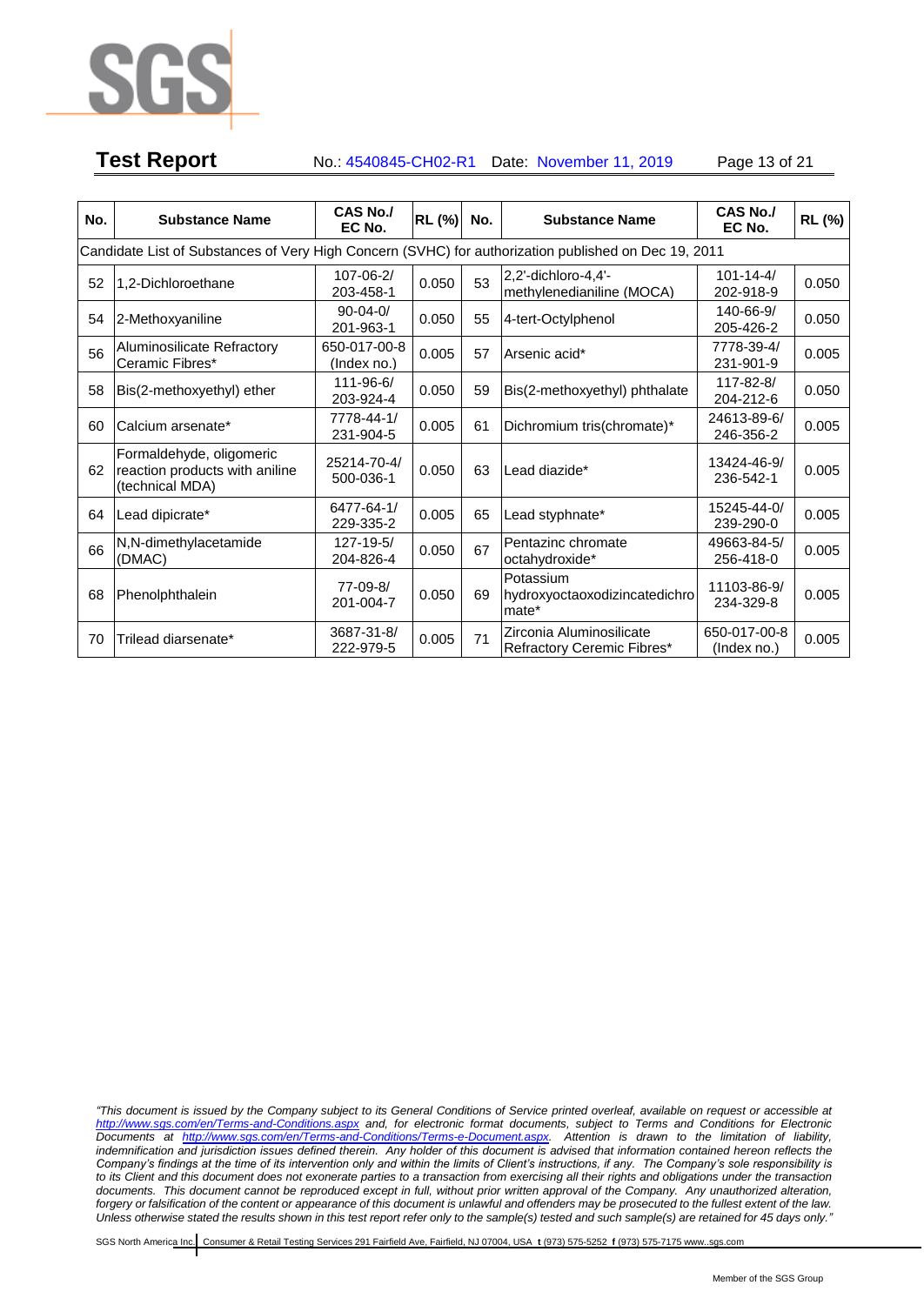

# **Test Report** No.: 4540845-CH02-R1 Date: November 11, 2019 Page 14 of 21

**No. Substance Name CAS No./ EC No. RL (%) No. Substance Name CAS No./ EC No. RL (%)** Candidate List of Substances of Very High Concern (SVHC) for authorization published on Jun 18, 2012 72 [4-[[4-anilino-1-naphthyl][4- (dimethylamino)phenyl]methyle ne]cyclohexa-2,5-dien-1 ylidene] dimethylammonium chloride (C.I. Basic Blue 26) 2580-56-5/ 219-943-6 0.050 73 [4-[4,4'-bis(dimethylamino) benzhydrylidene]cyclohexa-2,5-dien-1 ylidene]dimethylammonium chloride (C.I. Basic Violet 3) 548-62-9/ 208-953-6 0.050  $74$  | 1,2-bis(2-methoxyethoxy) ethane (TEGDME; triglyme) 112-49-2/ 203-977-3 0.050 75 1,2-dimethoxyethane; ethylene glycol dimethyl ether (EGDME) 110-71-4/ 203-794-9 0.050 76 4,4'-bis(dimethylamino) benzophenone (Michler's Ketone) 90-94-8/ 202-027-5 0.050 77 4,4'-bis(dimethylamino)-4"-(methylamino)trityl alcohol 561-41-1/ 209-218-2 0.050 <sup>78</sup> Diboron trioxide\* 1303-86-2/ 215-125-8 0.005 79 Formamide 75-12-7/ 200-842-0 0.050  $80$  Lead(II) bis(methanesulfonate)\* 17570-76-2/ 401-750-5  $0.005$  81 N,N,N',N'-tetramethyl-4,4' methylenedianiline (Michler's base) 101-61-1/ 202-959-2 0.050 82 TGIC (1,3,5 tris(oxiranylmethyl)-1,3,5 triazine-2,4,6(1H,3H,5H)-trione) 2451-62-9/ 219-514-3 0.050 83 α,α-Bis[4- (dimethylamino)phenyl]-4 (phenylamino)naphthalene-1 methanol (C.I. Solvent Blue 4) 6786-83-0/ 229-851-8 0.050  $84$  β-TGIC (1,3,5-tris[(2S and 2R)-2,3-epoxypropyl]-1,3,5-triazine-59653-74-6/ 423-400-0 0.050

*"This document is issued by the Company subject to its General Conditions of Service printed overleaf, available on request or accessible at <http://www.sgs.com/en/Terms-and-Conditions.aspx> and, for electronic format documents, subject to Terms and Conditions for Electronic Documents at [http://www.sgs.com/en/Terms-and-Conditions/Terms-e-Document.aspx.](http://www.sgs.com/en/Terms-and-Conditions/Terms-e-Document.aspx) Attention is drawn to the limitation of liability,*  indemnification and jurisdiction issues defined therein. Any holder of this document is advised that information contained hereon reflects the *Company's findings at the time of its intervention only and within the limits of Client's instructions, if any. The Company's sole responsibility is to its Client and this document does not exonerate parties to a transaction from exercising all their rights and obligations under the transaction documents. This document cannot be reproduced except in full, without prior written approval of the Company. Any unauthorized alteration, forgery or falsification of the content or appearance of this document is unlawful and offenders may be prosecuted to the fullest extent of the law. Unless otherwise stated the results shown in this test report refer only to the sample(s) tested and such sample(s) are retained for 45 days only."*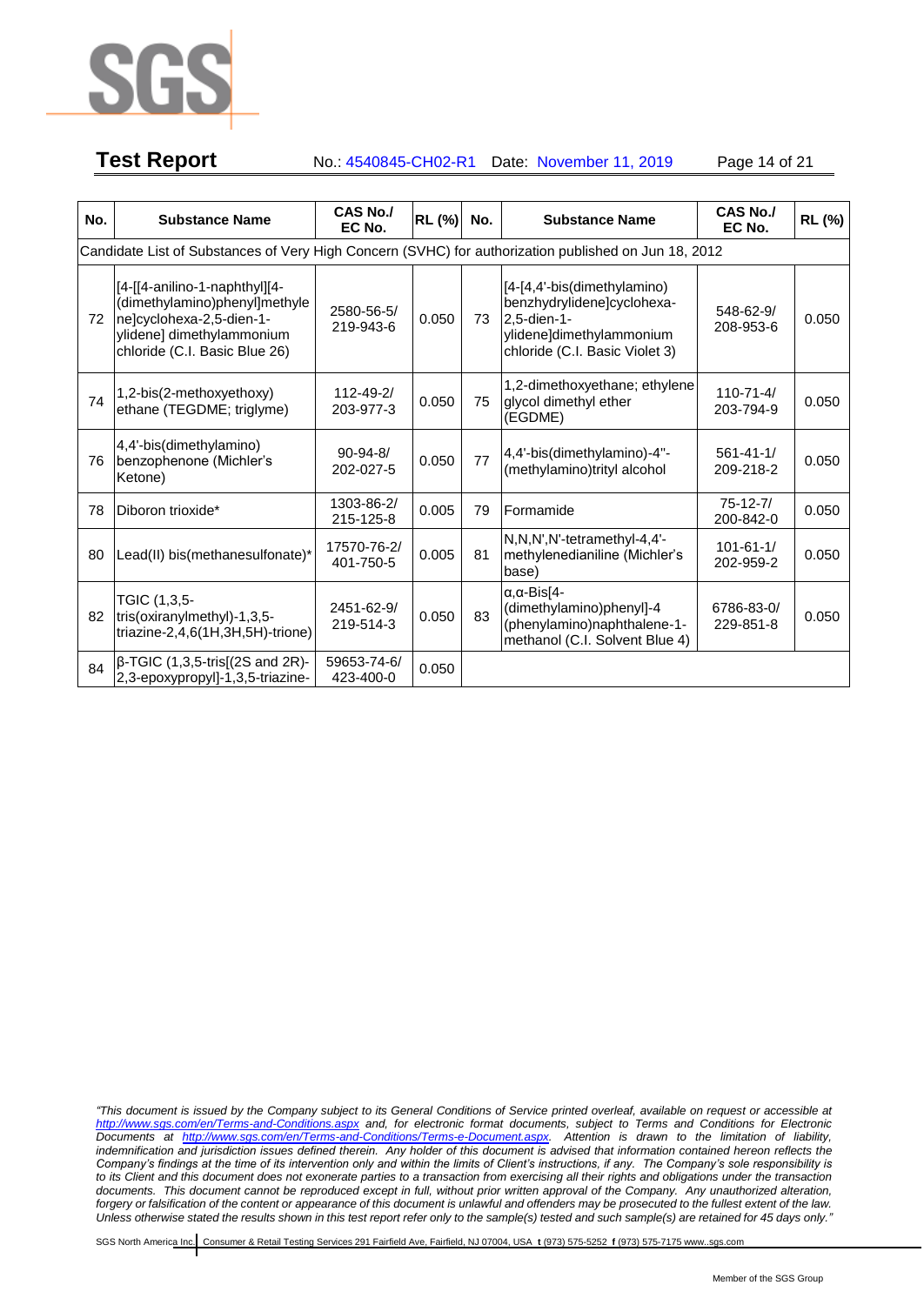

**Test Report** No.: 4540845-CH02-R1 Date: November 11, 2019 Page 15 of 21

| No. | <b>Substance Name</b>                                                                                                                        | <b>CAS No./</b><br>EC No.                                                             | <b>RL (%)</b> | No. | <b>Substance Name</b>                                                                                                                                                    | <b>CAS No./</b><br>EC No.                                                                                       | RL (%) |
|-----|----------------------------------------------------------------------------------------------------------------------------------------------|---------------------------------------------------------------------------------------|---------------|-----|--------------------------------------------------------------------------------------------------------------------------------------------------------------------------|-----------------------------------------------------------------------------------------------------------------|--------|
|     | Candidate List of Substances of Very High Concern (SVHC) for authorization published on Dec 19, 2012                                         |                                                                                       |               |     |                                                                                                                                                                          |                                                                                                                 |        |
| 85  | [Phthalato(2-)]dioxotrilead*                                                                                                                 | 69011-06-9 /<br>273-688-5                                                             | 0.005         | 86  | 1,2-Benzenedicarboxylic acid,<br>dipentylester, branched and<br>linear                                                                                                   | 84777-06-0/<br>284-032-2                                                                                        | 0.050  |
| 87  | 1,2-Diethoxyethane                                                                                                                           | $629 - 14 - 1/$<br>211-076-1                                                          | 0.050         | 88  | 1-Bromopropane                                                                                                                                                           | 106-94-5/<br>203-445-0                                                                                          | 0.050  |
| 89  | 3-Ethyl-2-methyl-2-(3-<br>methylbutyl)-1,3-oxazolidine                                                                                       | 143860-04-2<br>421-150-7                                                              | 0.050         | 90  | $4-(1,1,3,3-$<br>tetramethylbutyl)phenol,<br>ethoxylated                                                                                                                 |                                                                                                                 | 0.050  |
| 91  | 4,4'-Methylenedi-o-toluidine                                                                                                                 | 838-88-0/<br>212-658-8                                                                | 0.050         | 92  | 4,4'-Oxydianiline                                                                                                                                                        | $101 - 80 - 4/$<br>202-977-0                                                                                    | 0.050  |
| 93  | 4-Aminoazobenzene                                                                                                                            | $60 - 09 - 3/$<br>200-453-6                                                           | 0.050         | 94  | 4-Methyl-m-phenylenediamine                                                                                                                                              | $95 - 80 - 7/$<br>202-453-1                                                                                     | 0.050  |
| 95  | 4-Nonylphenol, branched and<br>linear                                                                                                        |                                                                                       | 0.050         | 96  | 6-Methoxy-m-toluidine                                                                                                                                                    | 120-71-8/<br>204-419-1                                                                                          | 0.050  |
| 97  | Acetic acid, lead salt, basic*                                                                                                               | 51404-69-4 /<br>257-175-3                                                             | 0.005         | 98  | Biphenyl-4-ylamine                                                                                                                                                       | $92 - 67 - 1/$<br>202-177-1                                                                                     | 0.050  |
| 99  | Bis(pentabromophenyl) ether<br>(DecaBDE)                                                                                                     | 1163-19-5 /<br>214-604-9                                                              | 0.050         | 100 | C,C'-azodi(formamide)<br>(ADCA)                                                                                                                                          | $123 - 77 - 3/$<br>204-650-8                                                                                    | 0.050  |
| 101 | Dibutyltin dichloride (DBT)                                                                                                                  | 683-18-1/<br>211-670-0                                                                | 0.050         | 102 | Diethyl sulphate                                                                                                                                                         | $64 - 67 - 5/$<br>200-589-6                                                                                     | 0.050  |
| 103 | Diisopentylphthalate (DIPP)                                                                                                                  | $605 - 50 - 5/$<br>210-088-4                                                          | 0.050         | 104 | Dimethyl sulphate                                                                                                                                                        | $77 - 78 - 1/$<br>201-058-1                                                                                     | 0.050  |
| 105 | Dinoseb                                                                                                                                      | 88-85-7/<br>201-861-7                                                                 | 0.050         | 106 | Dioxobis(stearato)trilead*                                                                                                                                               | 12578-12-0/<br>235-702-8                                                                                        | 0.005  |
| 107 | Fatty acids, C16-18, lead salts*                                                                                                             | 91031-62-8 /<br>292-966-7                                                             | 0.005         | 108 | Furan                                                                                                                                                                    | 110-00-9/<br>203-727-3                                                                                          | 0.050  |
| 109 | Henicosafluoroundecanoic acid                                                                                                                | 2058-94-8/<br>218-165-4                                                               | 0.050         | 110 | Heptacosafluorotetradecanoic<br>acid                                                                                                                                     | 376-06-7/<br>206-803-4                                                                                          | 0.050  |
| 111 | Hexahydro-2-benzofuran-1,3-<br>dione,<br>cis-cyclohexane-1,2-<br>dicarboxylic anhydride,<br>trans-cyclohexane-1,2-<br>dicarboxylic anhydride | $85 - 42 - 7/$<br>201-604-9;<br>13149-00-3/<br>236-086-3;<br>14166-21-3/<br>238-009-9 | 0.050         | 112 | Hexahydromethylphthalic<br>anhydride,<br>Hexahydro-4-methylphthalic<br>anhydride,<br>Hexahydro-1-methylphthalic<br>anhydride,<br>Hexahydro-3-methylphthalic<br>anhydride | 25550-51-0/<br>247-094-1:<br>19438-60-9/<br>243-072-0;<br>48122-14-1/<br>256-356-4;<br>57110-29-9/<br>260-566-1 | 0.050  |
| 113 | Lead bis(tetrafluoroborate)*                                                                                                                 | 13814-96-5/<br>237-486-0                                                              | 0.005         |     | 114 Lead cyanamidate*                                                                                                                                                    | 20837-86-9/<br>244-073-9                                                                                        | 0.005  |
|     | 115 Lead dinitrate*                                                                                                                          | 10099-74-8 /<br>233-245-9                                                             | 0.005         |     | 116 Lead monoxide*                                                                                                                                                       | 1317-36-8/<br>215-267-0                                                                                         | 0.005  |

*"This document is issued by the Company subject to its General Conditions of Service printed overleaf, available on request or accessible at <http://www.sgs.com/en/Terms-and-Conditions.aspx> and, for electronic format documents, subject to Terms and Conditions for Electronic Documents at [http://www.sgs.com/en/Terms-and-Conditions/Terms-e-Document.aspx.](http://www.sgs.com/en/Terms-and-Conditions/Terms-e-Document.aspx) Attention is drawn to the limitation of liability,*  indemnification and jurisdiction issues defined therein. Any holder of this document is advised that information contained hereon reflects the *Company's findings at the time of its intervention only and within the limits of Client's instructions, if any. The Company's sole responsibility is to its Client and this document does not exonerate parties to a transaction from exercising all their rights and obligations under the transaction documents. This document cannot be reproduced except in full, without prior written approval of the Company. Any unauthorized alteration, forgery or falsification of the content or appearance of this document is unlawful and offenders may be prosecuted to the fullest extent of the law. Unless otherwise stated the results shown in this test report refer only to the sample(s) tested and such sample(s) are retained for 45 days only."*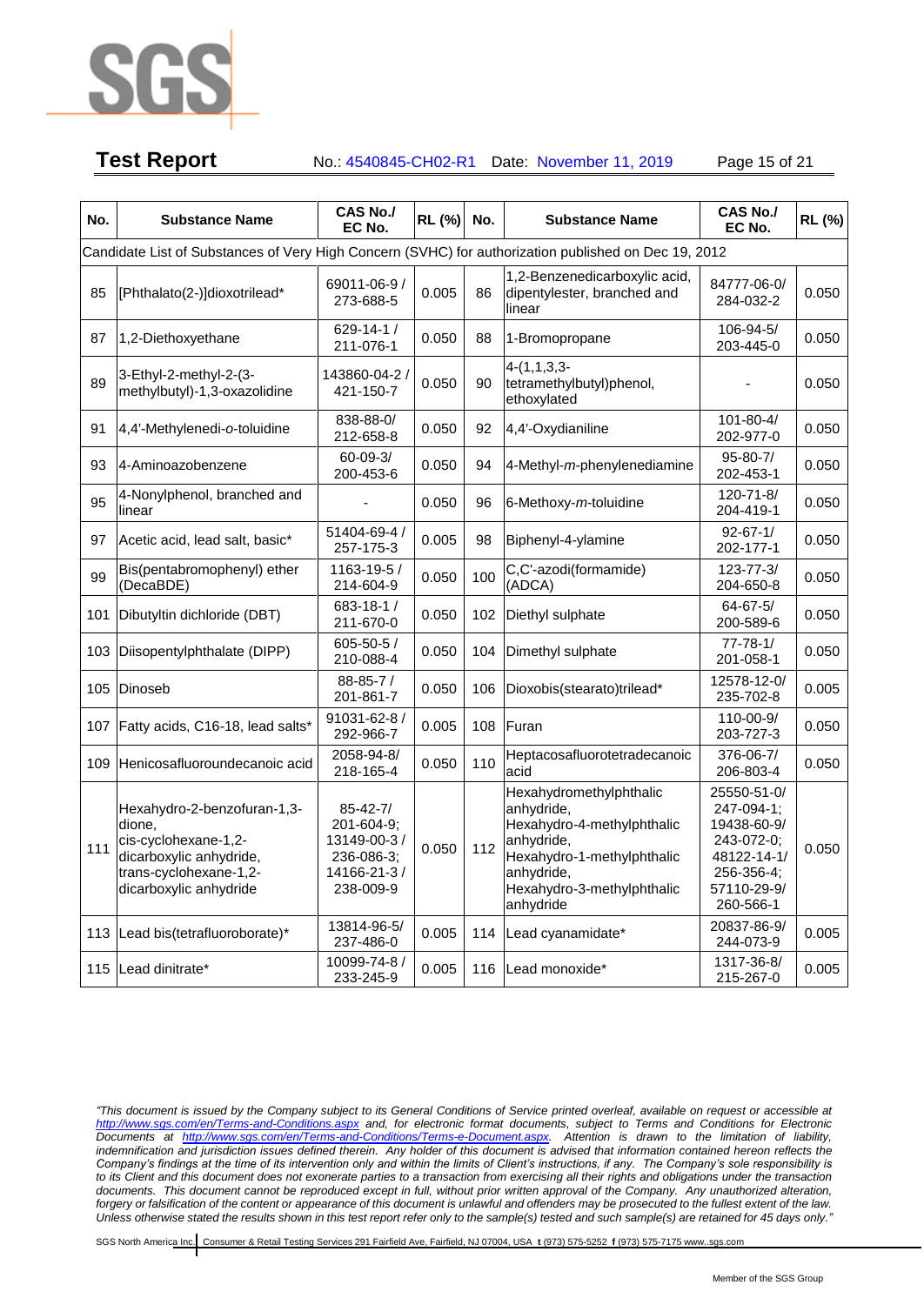

# **Test Report** No.: 4540845-CH02-R1 Date: November 11, 2019 Page 16 of 21

**No. Substance Name CAS No./ EC No. RL (%) No. Substance Name CAS No./ EC No. RL (%)** 117 Lead oxide sulphate\* 12036-76-9 / 234-853-7 0.005 118 Lead tetroxide\* 1314-41-6/ 215-235-6 0.005 <sup>119</sup> Lead titanium trioxide\* 12060-00-3 / 235-038-9  $0.005$  120 Lead titanium zirconium oxide\* 12626-81-2 235-727-4 0.005 121 Methoxyacetic acid 625-45-6 210-894-6  $0.050$  122 N,N-Dimethylformamide 68-12-2/ 200-679-5 0.050 <sup>123</sup> N-Methylacetamide 79-16-3 / 201-182-6  $0.050$  124 N-Pentyl-isopentylphthalate 776297-69-9 /- 0.050 <sup>125</sup> *<sup>o</sup>*-Aminoazotoluene 97-56-3 / 202-591-2 0.050 <sup>126</sup> *<sup>o</sup>*-Toluidine 95-53-4/ 202-429-0 0.050 127 Pentacosafluorotridecanoic acid 72629-94-8 / 276-745-2  $0.050$  128 Pentalead tetraoxide sulphate\* 12065-90-6/ 235-067-7 0.005 129 Propylene oxide 75-56-9 200-879-2  $0.050$  130 Pyrochlore, antimony lead yellow\* 8012-00-8/ 232-382-1 0.005 131 Silicic acid, barium salt, leaddoped\* 68784-75-8 / 272-271-5  $0.005$  132 Silicic acid, lead salt\* 11120-22-2 234-363-3 0.005 133 Sulfurous acid, lead salt, dibasic\* 62229-08-7/ 263-467-1 0.005 134 Tetraethyllead\* 78-00-2/ 201-075-4 0.005 <sup>135</sup> Tetralead trioxide sulphate\* 12202-17-4 / 235-380-9  $0.005$  136 Tricosafluorododecanoic acid  $307-55-1/$ 206-203-2 0.050 137  $\boxed{\text{Trilead}}$ bis(carbonate)dihydroxide\* 1319-46-6 / 215-290-6  $0.005$  138 Trilead dioxide phosphonate\* 12141-20-7/ 235-252-2 0.005 Candidate List of Substances of Very High Concern (SVHC) for authorization published on Jun 20, 2013 139 4-Nonylphenol, branched and <br>linear, ethoxylated and 139 0.050 140  $\left| \begin{array}{c} \text{Mmmonium} \\ \text{of the total} \\ \text{of the total} \end{array} \right|$ octanoate (APFO) 3825-26-1/ 223-320-4 0.050 141 Cadmium 7440-43-9 231-152-8 0.005 | 142 Cadmium oxide\* 1306-19-0/ 215-146-2 0.005 143 Di-n-pentyl phthalate 131-18-0 / 205-017-9  $0.050$  144 Pentadecafluorooctanoic acid (PFOA) 335-67-1/ 206-397-9 0.050 Candidate List of Substances of Very High Concern (SVHC) for authorization published on Dec 16, 2013 145 Cadmium sulphide\* 1306-23-6 / 215-147-8  $0.005$  146 Dihexyl phthalate  $\begin{array}{|c|c|c|c|c|c|c|c|c|} \hline 84-75-3/\ \hline \end{array}$ 201-559-5 0.050 147 aminonaphthalene-1- Disodium 3,3'-[[1,1'-biphenyl]- 4,4'-diylbis(azo)]bis(4 sulphonate) (C.I. Direct Red 28) 573-58-0 / 209-358-4 0.050 148 Disodium 4-amino-3-[[4'-[(2,4 diaminophenyl)azo][1,1' biphenyl]-4-yl]azo] -5-hydroxy-6-(phenylazo)naphthalene-2,7 disulphonate (C.I. Direct Black 38) 1937-37-7/ 217-710-3 0.050 149 Imidazolidine-2-thione; 2-imidazoline-2-thiol 96-45-7/ 202-506-9 0.050 150 Lead di(acetate)\* 301-04-2/ 206-104-4 0.005 <sup>151</sup> Trixylyl phosphate 25155-23-1/ 246-677-8 0.050

*"This document is issued by the Company subject to its General Conditions of Service printed overleaf, available on request or accessible at <http://www.sgs.com/en/Terms-and-Conditions.aspx> and, for electronic format documents, subject to Terms and Conditions for Electronic Documents at [http://www.sgs.com/en/Terms-and-Conditions/Terms-e-Document.aspx.](http://www.sgs.com/en/Terms-and-Conditions/Terms-e-Document.aspx) Attention is drawn to the limitation of liability,*  indemnification and jurisdiction issues defined therein. Any holder of this document is advised that information contained hereon reflects the *Company's findings at the time of its intervention only and within the limits of Client's instructions, if any. The Company's sole responsibility is to its Client and this document does not exonerate parties to a transaction from exercising all their rights and obligations under the transaction documents. This document cannot be reproduced except in full, without prior written approval of the Company. Any unauthorized alteration, forgery or falsification of the content or appearance of this document is unlawful and offenders may be prosecuted to the fullest extent of the law. Unless otherwise stated the results shown in this test report refer only to the sample(s) tested and such sample(s) are retained for 45 days only."*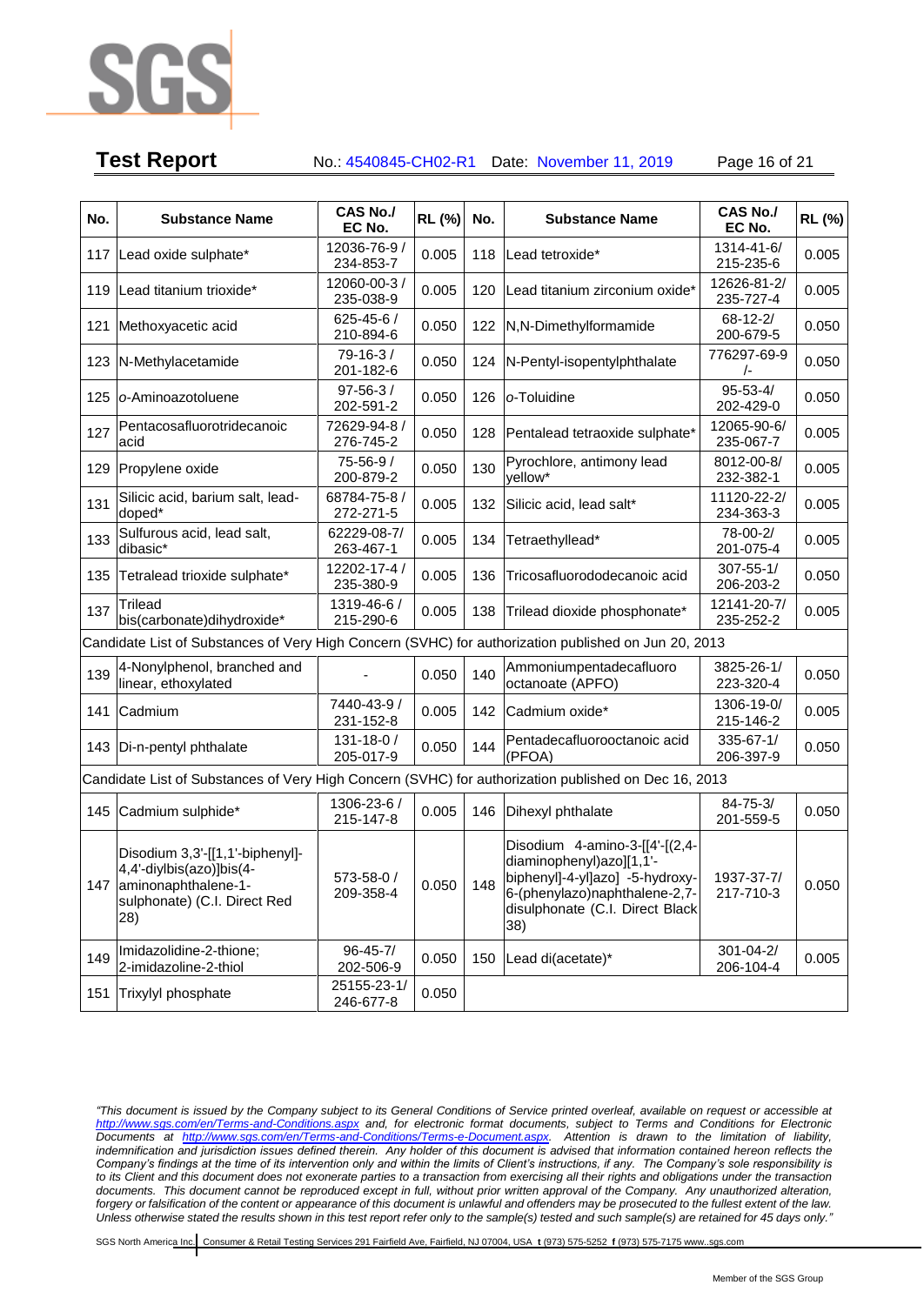

**Test Report** No.: 4540845-CH02-R1 Date: November 11, 2019 Page 17 of 21

| No. | <b>Substance Name</b>                                                                                                                                                                                       | <b>CAS No./</b><br>EC No.                             | <b>RL (%)</b> | No. | <b>Substance Name</b>                                                                                                                                                                                                                                                                              | <b>CAS No./</b><br>EC No.                | RL (%) |  |  |  |
|-----|-------------------------------------------------------------------------------------------------------------------------------------------------------------------------------------------------------------|-------------------------------------------------------|---------------|-----|----------------------------------------------------------------------------------------------------------------------------------------------------------------------------------------------------------------------------------------------------------------------------------------------------|------------------------------------------|--------|--|--|--|
|     | Candidate List of Substances of Very High Concern (SVHC) for authorization published on Jun 16, 2014                                                                                                        |                                                       |               |     |                                                                                                                                                                                                                                                                                                    |                                          |        |  |  |  |
|     | 1,2-Benzenedicarboxylic acid,<br>152 dihexyl ester, branched and<br>linear                                                                                                                                  | 68515-50-4/<br>271-093-5                              | 0.050         | 153 | Cadmium chloride*                                                                                                                                                                                                                                                                                  | 10108-64-2/<br>233-296-7                 | 0.005  |  |  |  |
| 154 | Sodium perborate; perboric<br>acid, sodium salt*                                                                                                                                                            | / 234-390-0;<br>239-172-9                             | 0.005         | 155 | Sodium peroxometaborate*                                                                                                                                                                                                                                                                           | 7632-04-4/<br>231-556-4                  | 0.005  |  |  |  |
|     | Candidate List of Substances of Very High Concern (SVHC) for authorization published on Dec 17, 2014                                                                                                        |                                                       |               |     |                                                                                                                                                                                                                                                                                                    |                                          |        |  |  |  |
| 156 | 2-benzotriazol-2-yl-4,6-di-tert-<br>butylphenol (UV-320)                                                                                                                                                    | 3846-71-7 /<br>223-346-6                              | 0.050         | 157 | 2-(2H-benzotriazol-2-yl)-4,6-<br>ditertpentylphenol (UV-328)                                                                                                                                                                                                                                       | 25973-55-1 /<br>247-384-8                | 0.050  |  |  |  |
| 158 | 2-ethylhexyl 10-ethyl-4,4-<br>dioctyl-7-oxo-8-oxa-3,5-dithia-<br>4-stannatetradecanoate; DOTE                                                                                                               | 15571-58-1 /<br>239-622-4                             | 0.050         | 159 | Reaction mass of 2-ethylhexyl<br>10-ethyl-4,4-dioctyl-7-oxo-8-<br>oxa-3,5-dithia-4-<br>stannatetradecanoate and 2-<br>ethylhexyl 10-ethyl-4-[[2-[(2-<br>ethylhexyl) oxy]-2-<br>oxoethyl]thio]-4-octyl-7-oxo-8-<br>oxa-3,5-dithia-4-<br>stannatetradecanoate<br>(reaction mass of DOTE and<br>MOTE) |                                          | 0.050  |  |  |  |
|     | 160 Cadmium fluoride*                                                                                                                                                                                       | 7790-79-6 /<br>232-222-0                              | 0.005         | 161 | Cadmium sulphate*                                                                                                                                                                                                                                                                                  | 10124-36-4;<br>31119-53-6 /<br>233-331-6 | 0.005  |  |  |  |
|     | Candidate List of Substances of Very High Concern (SVHC) for authorization published on Jun15, 2015                                                                                                         |                                                       |               |     |                                                                                                                                                                                                                                                                                                    |                                          |        |  |  |  |
| 162 | 1,2-benzenedicarboxylic acid,<br>di-C6-10-alkyl esters; 1,2-<br>benzenedicarboxylic acid,<br>mixed decyl and hexyl and<br>octyl diesters with $\geq 0.3\%$ of<br>dihexyl phthalate (EC No. 201-<br>$559-5)$ | 68515-51-5;<br>68648-93-1/<br>271-094-0;<br>272-013-1 | 0.050         | 163 | 5-sec-butyl-2-(2,4-<br>dimethylcyclohex-3-en-1-yl)-<br>5-methyl-1,3-dioxane [1], 5-<br>sec-butyl-2-(4,6-<br>dimethylcyclohex-3-en-1-yl)-<br>5-methyl-1,3-dioxane [2]<br>[covering any of the individual<br>isomers of [1] and [2] or any<br>combination thereof]                                   |                                          | 0.050  |  |  |  |

*<sup>&</sup>quot;This document is issued by the Company subject to its General Conditions of Service printed overleaf, available on request or accessible at <http://www.sgs.com/en/Terms-and-Conditions.aspx> and, for electronic format documents, subject to Terms and Conditions for Electronic Documents at [http://www.sgs.com/en/Terms-and-Conditions/Terms-e-Document.aspx.](http://www.sgs.com/en/Terms-and-Conditions/Terms-e-Document.aspx) Attention is drawn to the limitation of liability,*  indemnification and jurisdiction issues defined therein. Any holder of this document is advised that information contained hereon reflects the *Company's findings at the time of its intervention only and within the limits of Client's instructions, if any. The Company's sole responsibility is to its Client and this document does not exonerate parties to a transaction from exercising all their rights and obligations under the transaction documents. This document cannot be reproduced except in full, without prior written approval of the Company. Any unauthorized alteration, forgery or falsification of the content or appearance of this document is unlawful and offenders may be prosecuted to the fullest extent of the law. Unless otherwise stated the results shown in this test report refer only to the sample(s) tested and such sample(s) are retained for 45 days only."*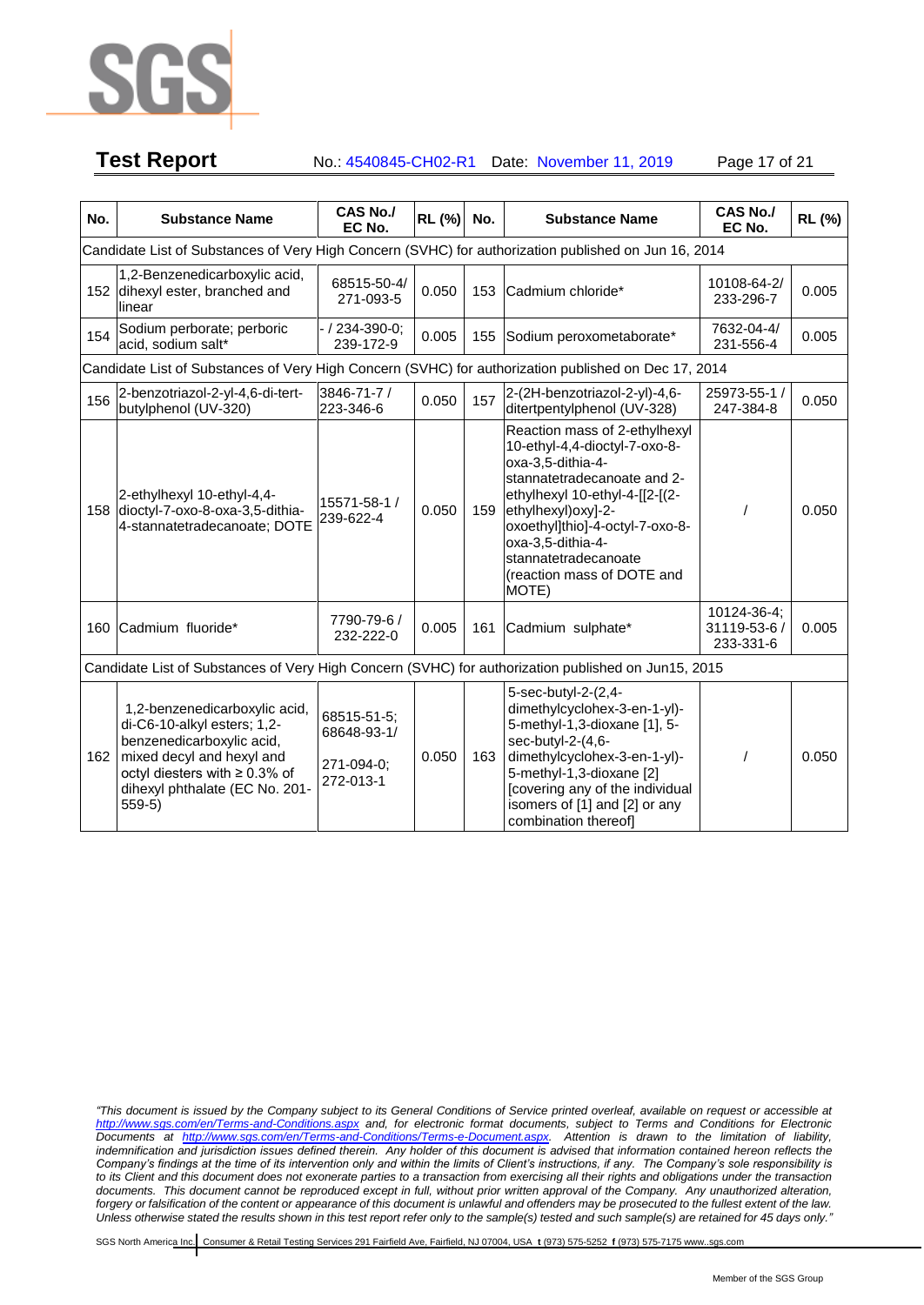

# **Test Report** No.: 4540845-CH02-R1 Date: November 11, 2019 Page 18 of 21

**No. Substance Name CAS No./ EC No. RL (%) No. Substance Name CAS No./ EC No. RL (%)** Candidate List of Substances of Very High Concern (SVHC) for authorization published on Dec 17, 2015 164 1,3-propanesultone 1120-71-4 214-317-9 0.050 165 2,4-di-tert-butyl-6-(5 chlorobenzotriazol-2 yl)phenol (UV-327) 3864-99-1 / 223-383-8 0.050 166 (tert-butyl)-6-(sec-butyl)phenol 2-(2H-benzotriazol-2-yl)-4- (UV-350) 36437-37-3 / 253-037-1 0.050 167 Nitrobenzene 98-95-3 / 202-716-0 0.050 168 Perfluorononan-1-oic acid (2,2,3,3,4,4,5,5,6,6,7,7,8,8,9,9 ,9-heptadecafluorononanoic acid and its sodium and ammonium salts 375-95-1; 21049-39-8; 4149-60-4 / 206-801-3 0.050 Candidate List of Substances of Very High Concern (SVHC) for authorization published on Jun 20, 2016 169 Benzo[def]chrysene (Benzo[a]pyrene) 50-32-8 / 200-028-5 0.050 Candidate List of Substances of Very High Concern (SVHC) for authorization published on Jan 12, 2017 170 4,4'-Isopropylidenediphenol (Bisphenol A) 80-05-7 / 201-245-8 0.050 171 4-Heptylphenol, branched and <br>
linear decay of the distribution of the distribution of the distribution of the distribution of the distribution of the distribution of the distribution of the distribution of the d 172 (PFDA) and its sodium and Nonadecafluorodecanoic acid ammonium salts 335-76-2; 3830-45-3; 3108-42-7/ 206-400-3; -; 221-470-5 0.050 <sup>173</sup> p-(1,1-dimethylpropyl)phenol 80-46-6 / 201-280-9 0.050 Candidate List of Substances of Very High Concern (SVHC) for authorization published on Jul 7, 2017 174 Perfluorohexane-1-sulphonic Perindoronexane-1-sulphoriic<br>acid and its salts

*"This document is issued by the Company subject to its General Conditions of Service printed overleaf, available on request or accessible at <http://www.sgs.com/en/Terms-and-Conditions.aspx> and, for electronic format documents, subject to Terms and Conditions for Electronic Documents at [http://www.sgs.com/en/Terms-and-Conditions/Terms-e-Document.aspx.](http://www.sgs.com/en/Terms-and-Conditions/Terms-e-Document.aspx) Attention is drawn to the limitation of liability,*  indemnification and jurisdiction issues defined therein. Any holder of this document is advised that information contained hereon reflects the *Company's findings at the time of its intervention only and within the limits of Client's instructions, if any. The Company's sole responsibility is to its Client and this document does not exonerate parties to a transaction from exercising all their rights and obligations under the transaction documents. This document cannot be reproduced except in full, without prior written approval of the Company. Any unauthorized alteration, forgery or falsification of the content or appearance of this document is unlawful and offenders may be prosecuted to the fullest extent of the law. Unless otherwise stated the results shown in this test report refer only to the sample(s) tested and such sample(s) are retained for 45 days only."*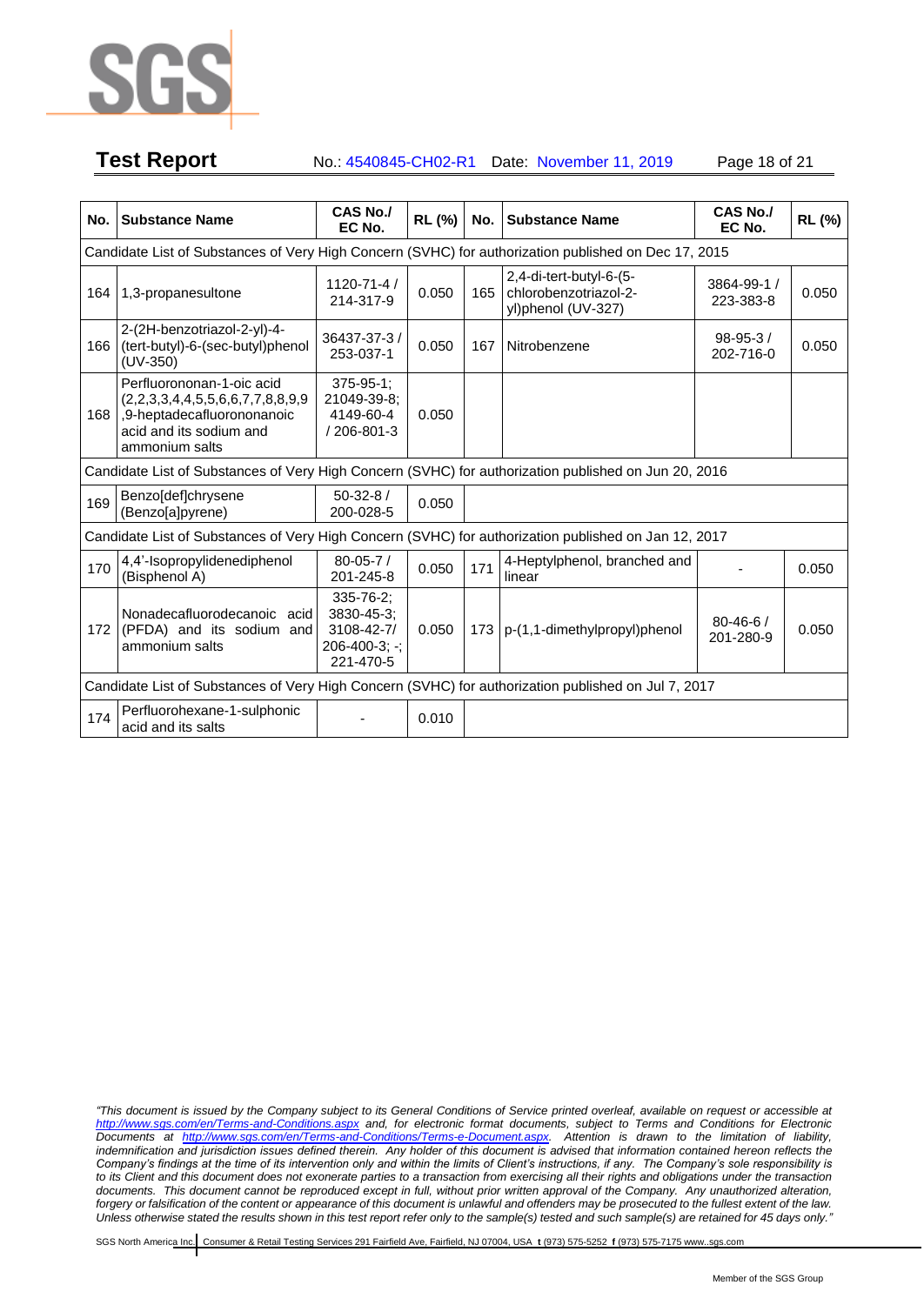

**Test Report** No.: 4540845-CH02-R1 Date: November 11, 2019 Page 19 of 21

| No. | <b>Substance Name</b>                                                                                                                                                                                | <b>CAS No./</b><br>EC No.     | RL (%) | No. | <b>Substance Name</b>                                                                                                                                                                                                                    | <b>CAS No./</b><br>EC No.   | RL (%) |  |  |
|-----|------------------------------------------------------------------------------------------------------------------------------------------------------------------------------------------------------|-------------------------------|--------|-----|------------------------------------------------------------------------------------------------------------------------------------------------------------------------------------------------------------------------------------------|-----------------------------|--------|--|--|
|     | Candidate List of Substances of Very High Concern (SVHC) for authorization published on Jan 15, 2018                                                                                                 |                               |        |     |                                                                                                                                                                                                                                          |                             |        |  |  |
| 175 | Chrysene                                                                                                                                                                                             | $218 - 01 - 9/$<br>205-923-4  | 0.050  | 176 | Benz[a}anthracene                                                                                                                                                                                                                        | $56 - 55 - 3/$<br>200-280-6 | 0.050  |  |  |
| 177 | Cadmium nitrate                                                                                                                                                                                      | 10325-94-7 /<br>233-710-6     | 0.050  | 178 | Cadmium hydroxide                                                                                                                                                                                                                        | 21041-95-2 /<br>244-168-5   | 0.050  |  |  |
| 179 | Cadmium carbonate                                                                                                                                                                                    | $513 - 78 - 0/$<br>208-168-9  | 0.050  | 180 | 1,6,7,8,9,14,15,16,17,17,18,<br>$18 -$<br>Dodecachloropentacyclo[12.<br>2.1.16,9.02,13.05,10]octade<br>ca-7,15-diene ("Dechlorane<br>Plus"™) [covering any of its<br>individual anti- and syn-<br>isomers or any combination<br>thereofl |                             | 0.050  |  |  |
| 181 | Reaction products of 1,3,4-<br>thiadiazolidine-2,5-dithione,<br>formaldehyde<br>$4-$<br>and<br>heptylphenol, branched and<br>linear (RP-HP) [with 0.1% w/w<br>4-hepytlphenol, branched and<br>linear |                               | 0.050  |     |                                                                                                                                                                                                                                          |                             |        |  |  |
|     | Candidate List of Substances of Very High Concern (SVHC) for authorization published on Jun 27, 2018                                                                                                 |                               |        |     |                                                                                                                                                                                                                                          |                             |        |  |  |
| 182 | Terphenyl, Hydrogenated                                                                                                                                                                              | 61788-32-7                    | 0.050  | 183 | Octamethylcyclotetrasiloxan<br>e (D4)                                                                                                                                                                                                    | 556-67-2                    | 0.050  |  |  |
| 184 | Lead                                                                                                                                                                                                 | 7439-92-1                     | 0.005  | 185 | Ethylenediamine (EDA)                                                                                                                                                                                                                    | 107-15-3                    | 0.050  |  |  |
| 186 | Dodecamethylcyclohexasilox<br>ane (D6)                                                                                                                                                               | 540-97-6                      | 0.050  | 187 | Disodium Octaborate                                                                                                                                                                                                                      | 12008-41-2                  | 0.050  |  |  |
| 188 | Phtrhalate<br>Dicyclohexyle<br>(DCHP)                                                                                                                                                                | 84-61-7                       | 0.050  | 189 | Decamethylcyclopentasiloxa<br>ne (D5)                                                                                                                                                                                                    | 541-02-6                    | 0.050  |  |  |
| 190 | Benzo[ghi]perylene                                                                                                                                                                                   | 191-24-2                      | 0.050  | 191 | Benzene-1,2,3-Tricarboxylic<br>Acid 1,2 Anhydride (TMA)                                                                                                                                                                                  | 552-30-7                    | 0.050  |  |  |
|     | Candidate List of Substances of Very High Concern (SVHC) for authorization published on Jan 15, 2019                                                                                                 |                               |        |     |                                                                                                                                                                                                                                          |                             |        |  |  |
| 192 | 2,2-bis(4'-hydroxyphenyl)-4-<br>methylpentane                                                                                                                                                        | 6807-17-6                     | 0.050  | 193 | Benzo[k]fluoranthene                                                                                                                                                                                                                     | 207-08-9                    | 0.050  |  |  |
| 194 | Fluoranthene                                                                                                                                                                                         | 206-44-0 /<br>93951-69-0      | 0.050  | 195 | Phenathrene                                                                                                                                                                                                                              | $85 - 01 - 8$               | 0.050  |  |  |
| 196 | Pyrene                                                                                                                                                                                               | $129 - 00 - 0 /$<br>1718-52-1 | 0.050  | 197 | 1,7,7-trimethyl-3-<br>(phenylmethylene)bicyclo<br>[2.2.1]heptan-2-one                                                                                                                                                                    | 15087-24-8                  | 0.050  |  |  |

*"This document is issued by the Company subject to its General Conditions of Service printed overleaf, available on request or accessible at <http://www.sgs.com/en/Terms-and-Conditions.aspx> and, for electronic format documents, subject to Terms and Conditions for Electronic Documents at [http://www.sgs.com/en/Terms-and-Conditions/Terms-e-Document.aspx.](http://www.sgs.com/en/Terms-and-Conditions/Terms-e-Document.aspx) Attention is drawn to the limitation of liability,*  indemnification and jurisdiction issues defined therein. Any holder of this document is advised that information contained hereon reflects the *Company's findings at the time of its intervention only and within the limits of Client's instructions, if any. The Company's sole responsibility is to its Client and this document does not exonerate parties to a transaction from exercising all their rights and obligations under the transaction documents. This document cannot be reproduced except in full, without prior written approval of the Company. Any unauthorized alteration, forgery or falsification of the content or appearance of this document is unlawful and offenders may be prosecuted to the fullest extent of the law. Unless otherwise stated the results shown in this test report refer only to the sample(s) tested and such sample(s) are retained for 45 days only."*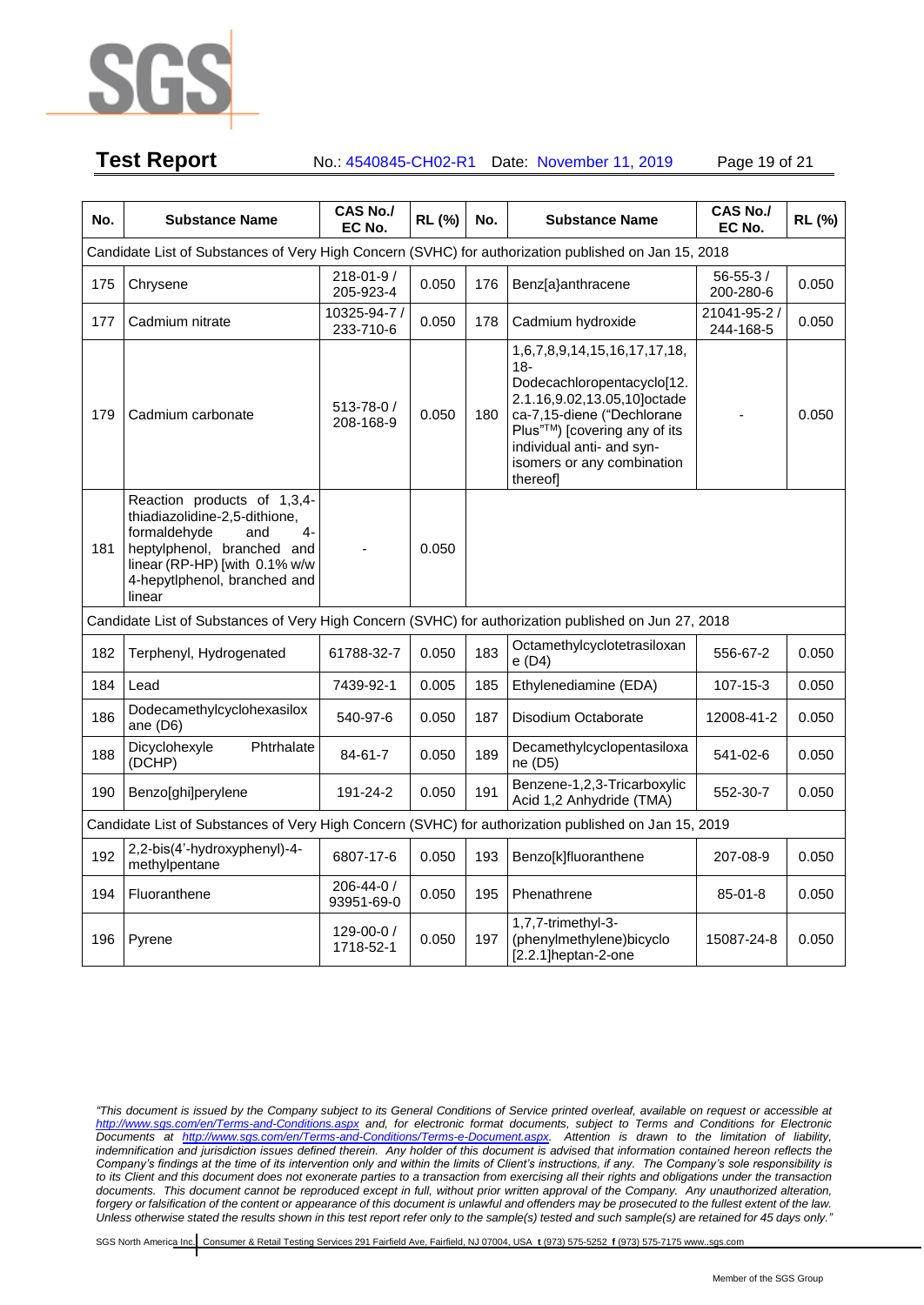

# **Test Report** No.: 4540845-CH02-R1 Date: November 11, 2019 Page 20 of 21

| No. | <b>Substance Name</b>                                                                                                                                                                 | <b>CAS No./</b><br>EC No. | RL (%) | No. | <b>Substance Name</b>                                                                                                                  | CAS No./<br>EC No. | RL (%) |  |  |  |  |
|-----|---------------------------------------------------------------------------------------------------------------------------------------------------------------------------------------|---------------------------|--------|-----|----------------------------------------------------------------------------------------------------------------------------------------|--------------------|--------|--|--|--|--|
|     | Candidate List of Substances of Very High Concern (SVHC) for authorization published on Jul 16, 2019                                                                                  |                           |        |     |                                                                                                                                        |                    |        |  |  |  |  |
| 198 | 2-methoxyethyl acetate                                                                                                                                                                | 110-49-6                  | 0.050  | 199 | Tris(4-nonylphenyl,<br>branched and linear)<br>phosphate (TNPP) with $\ge$<br>0.1% w/w of 4-nonylphenol,<br>branched and linear (4-NP) |                    | 0.050  |  |  |  |  |
| 200 | $2,3,3,3$ -tetrafluoro-2-<br>(heptafluoropropoxy)propionic<br>acid, its salts and its acyl<br>halides (covering any of their<br>individual<br>isomers<br>and<br>combinations thereof) |                           | 0.050  | 201 | 4-tert-butylphenol                                                                                                                     | 98-54-4            | 0.050  |  |  |  |  |

*"This document is issued by the Company subject to its General Conditions of Service printed overleaf, available on request or accessible at <http://www.sgs.com/en/Terms-and-Conditions.aspx> and, for electronic format documents, subject to Terms and Conditions for Electronic Documents at [http://www.sgs.com/en/Terms-and-Conditions/Terms-e-Document.aspx.](http://www.sgs.com/en/Terms-and-Conditions/Terms-e-Document.aspx) Attention is drawn to the limitation of liability,*  indemnification and jurisdiction issues defined therein. Any holder of this document is advised that information contained hereon reflects the *Company's findings at the time of its intervention only and within the limits of Client's instructions, if any. The Company's sole responsibility is to its Client and this document does not exonerate parties to a transaction from exercising all their rights and obligations under the transaction documents. This document cannot be reproduced except in full, without prior written approval of the Company. Any unauthorized alteration, forgery or falsification of the content or appearance of this document is unlawful and offenders may be prosecuted to the fullest extent of the law. Unless otherwise stated the results shown in this test report refer only to the sample(s) tested and such sample(s) are retained for 45 days only."*